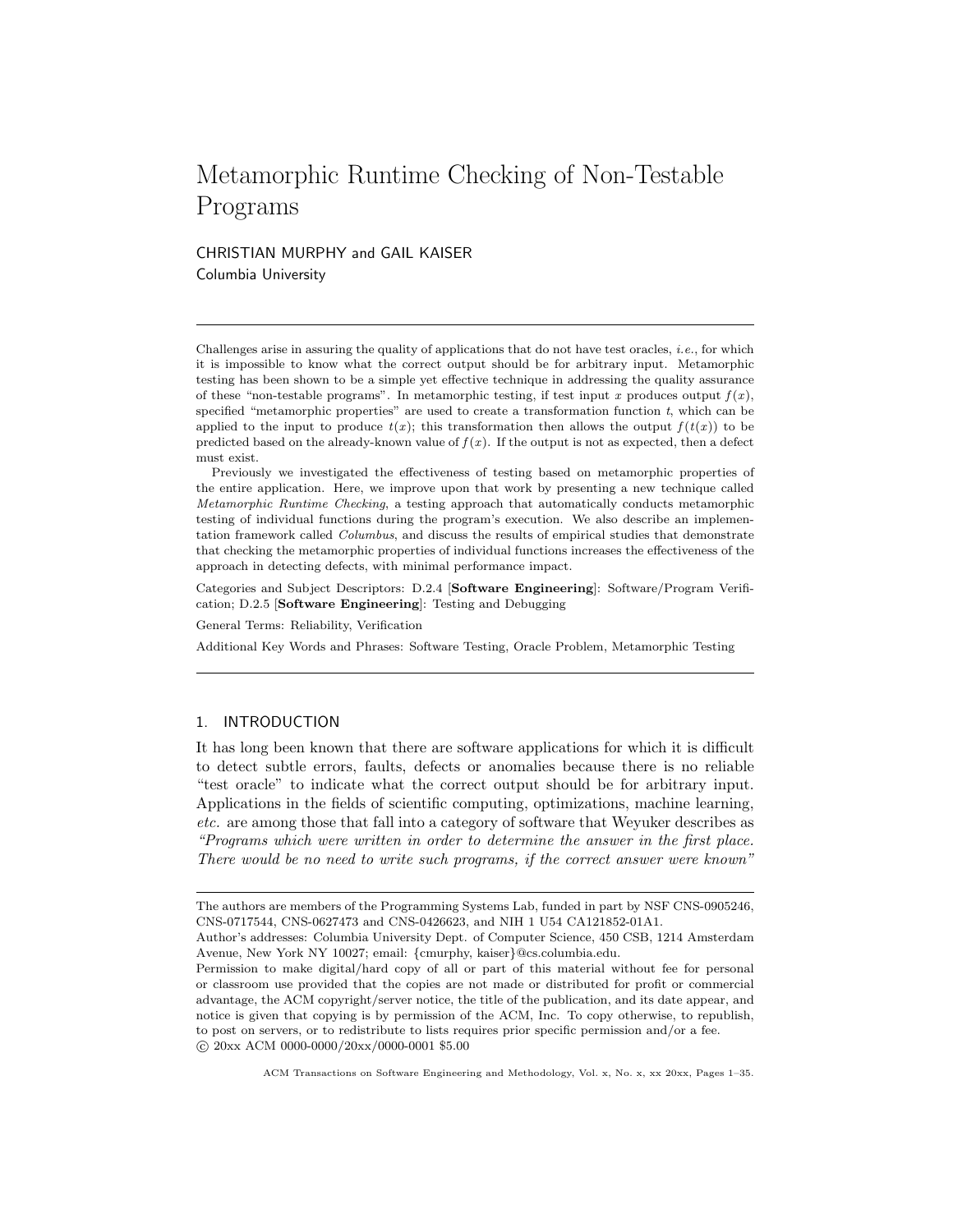[Weyuker 1982]. Although some defects in such programs - such as those that cause the program to crash or produce results that are obviously wrong to someone who knows the domain - are easily found, subtle errors in performing calculations or in adhering to specifications can be much more difficult to identify.

One approach to testing such "non-testable programs" [Weyuker 1982] is to use a "pseudo-oracle" [Davis and Weyuker 1981], in which multiple implementations of an algorithm process an input and the results are compared; if the results are not the same, then one or both of the implementations contains a defect. This is not always feasible, though, since multiple implementations may not exist, or they may have been created by the same developers, or by groups of developers who are prone to making the same types of mistakes [Knight and Leveson 1986].

In the absence of multiple implementations, metamorphic testing [Chen et al. 1998] can be used to produce a similar effect. Metamorphic testing is a general technique for creating follow-up test cases based on existing ones, particularly those that have not revealed any defects, by reusing input test data to create additional test cases whose outputs can be predicted. In metamorphic testing, if input  $x$ produces an output  $f(x)$ , the function's (or application's) so-called "metamorphic properties" can be used to guide the creation of a transformation function  $t$ , which can be applied to the input to produce  $t(x)$ ; this transformation then allows us to predict the output  $f(t(x))$ , based on the (already known) value of  $f(x)$ . If the output is not as expected, then a defect must exist. Of course, this can only show the existence of defects and cannot demonstrate their absence, since the correct output cannot be known in advance (and even if the outputs are as expected, both could be incorrect), but metamorphic testing provides a powerful technique to reveal defects in non-testable programs by use of a built-in pseudo-oracle.

Previously we have investigated the effectiveness of the technique in which metamorphic testing of programs without test oracles is conducted by specifying the metamorphic properties of the entire application [Murphy et al. 2009a]. Testing is done automatically as the program executes: the properties are specified prior to execution and then checked after the program is complete. Here, we improve upon that work by presenting a new technique in which the metamorphic properties of individual functions<sup>1</sup> are used to conduct system testing of software that has no test oracle, enabling finer-grained runtime checking and increasing the number of test cases; our goal is to demonstrate that such a technique is more effective at identifying defects than simply specifying properties of the application as a whole.

This paper makes three contributions:

(1) We introduce a new type of testing called *Metamorphic Runtime Checking*. This is a technique for testing applications without test oracles in which, in addition to specifying the metamorphic properties of the application as a whole, we do so for individual functions as well. While the program is running, we apply functions' metamorphic properties to derive new test input for those functions, so that it should be possible to predict the corresponding test output; if it is not as predicted, then there is a defect in the implementation. This is a new

<sup>&</sup>lt;sup>1</sup>In this paper, we will use the generic term "functions" to refer to methods, procedures, subroutines, etc., depending on the programming language.

ACM Transactions on Software Engineering and Methodology, Vol. x, No. x, xx 20xx.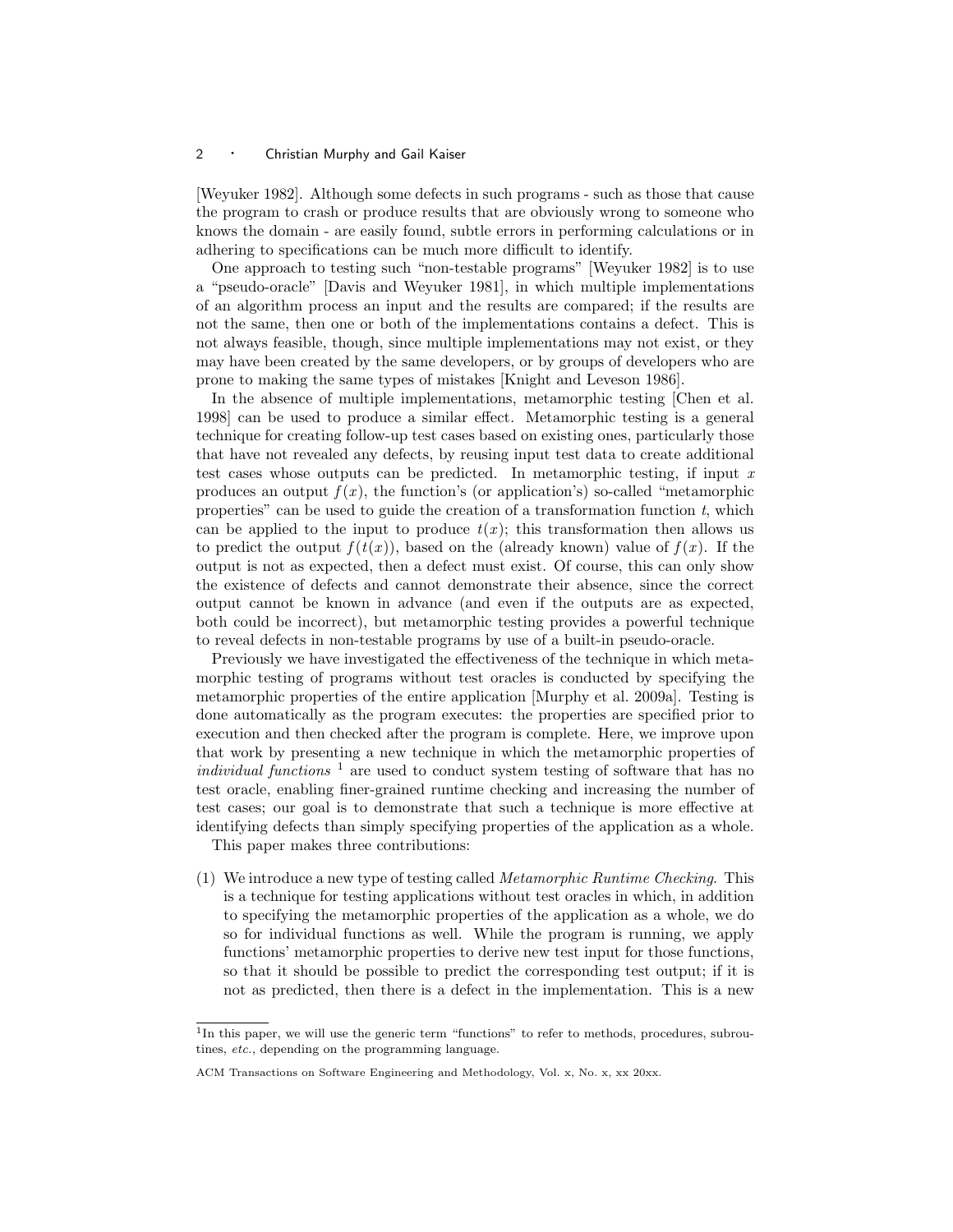approach that differs from previous work in system-level metamorphic testing in that it is the metamorphic properties of individual functions, not only the entire application, that are specified as well.

- (2) We also present a new implementation framework called Columbus that supports Metamorphic Runtime Checking by conducting metamorphic tests on the individual functions as the program executes. Columbus conducts the tests with minimal performance overhead, and ensures that the execution of the tests does not affect the state of the original application, so as not to affect further tests in that process.
- (3) Finally, we describe the results of new empirical studies of real-world nontestable programs (from the domain of machine learning) to demonstrate the effectiveness of our technique, and compare these results to those in previous work [Murphy et al. 2009a] to show that conducting metamorphic testing based on the properties of individual functions exhibits an improvement in detecting defects over testing based solely on system-level metamorphic properties.

The rest of this paper is organized as follows. Section 2 motivates our work and discusses other approaches to using metamorphic testing to address non-testable programs. Section 3 introduces the Metamorphic Runtime Checking approach, and Section 4 provides some insight into how to devise the properties that can be used in metamorphic testing. Sections 5 and 6 explain the model and architecture of the Columbus framework, respectively. Section 7 discusses the results of our empirical studies, and Section 8 describes the effect the approach has on the time it takes to conduct tests. Section 9 discusses related work, and Section 10 presents limitations and future work. Section 11 concludes.

# 2. BACKGROUND

#### 2.1 Motivation

This line of research began with work in which we addressed the dependability of a machine learning (ML) application commissioned by a company for potential future experimental use in predicting impending electrical device failures, using historic data of past failures as well as static and dynamic information about the current devices [Murphy and Kaiser 2008]. Classification in the binary sense ("will fail" vs. "will not fail") is not sufficient because, after enough time, every device will eventually fail. Instead, a ranking of the propensity of failure with respect to all other devices is more appropriate. The application uses a variety of ML algorithms in its implementation. We do not discuss the full application further in this paper; see [Gross et al. 2006] for details.

The dependability of the implementation of this system addresses real-world concerns, rather than just academic interest. Although it may be impossible to accurately predict all power outages (which can be due to weather, human error, hungry rats chewing on power cables, *etc.*) there have been cases in which outages might have been prevented via timely maintenance or replacement of devices that were likely to fail, such as the 2008 blackout in Miami<sup>2</sup> and the 2005 blackout in Java

 $^{2}$ http://www.cnn.com/2008/US/02/26/florida.power/index.html

ACM Transactions on Software Engineering and Methodology, Vol. x, No. x, xx 20xx.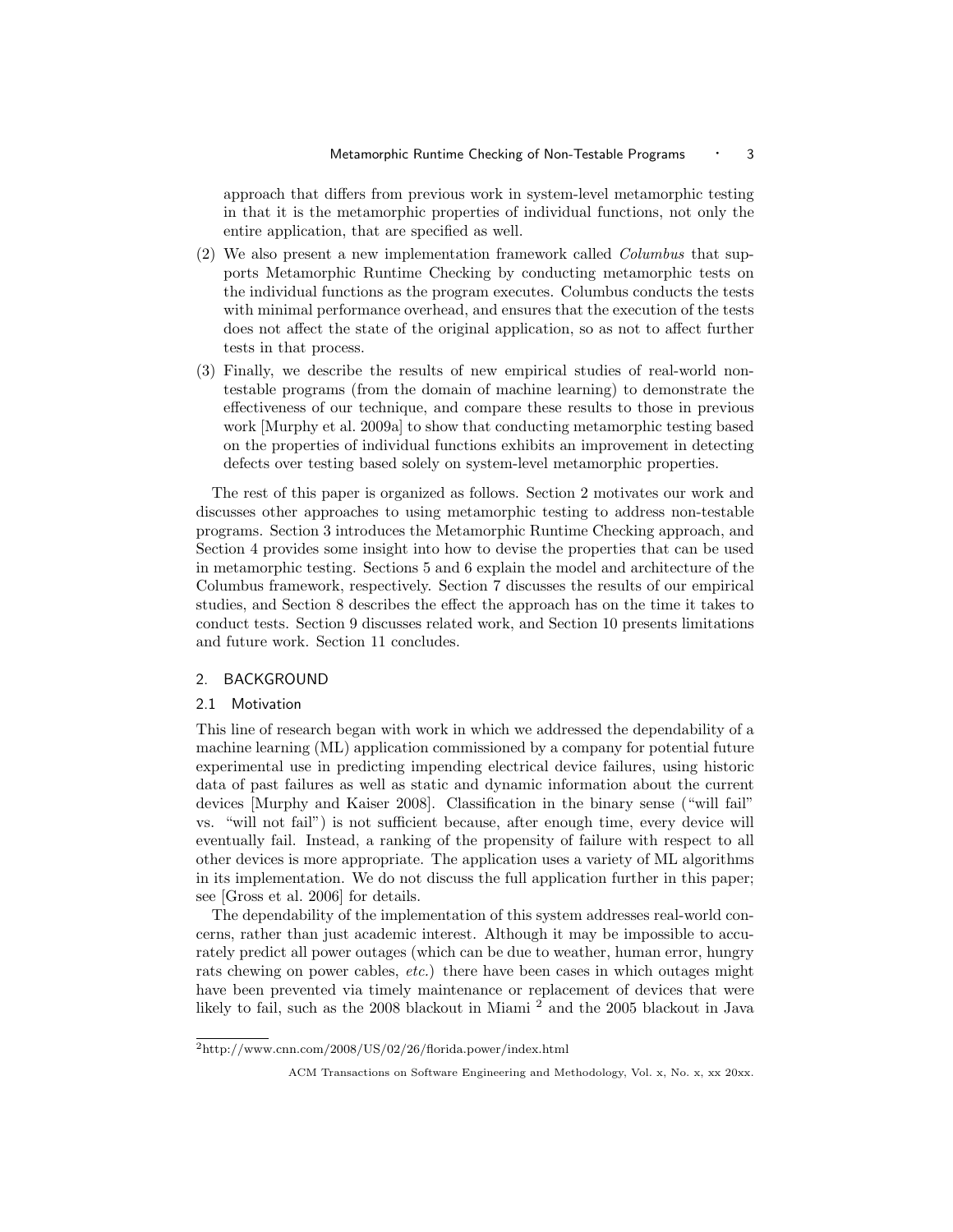and Bali.<sup>3</sup> A dependable application in this domain may save money and even lives if it can accurately predict which devices are most likely to fail.

The impact of our research goes far beyond the particular application for which our investigations began. Formal proofs of an ML algorithm's optimal quality do not guarantee that an application implements or uses the algorithm correctly. As these types of applications become more and more prevalent in society [Mitchell 1983], ensuring their quality becomes more and more crucial. Over fifty different realworld applications, ranging from facial recognition to computational biology, use implementations of the Support Vector Machines [Vapnik 1995] algorithm alone.<sup>4</sup> Additionally, ranking is widely used by Internet search engines  $(e.q., \Box B\text{rin and})$ Page 1998]), also apparently using similarly non-testable algorithms. And other ML applications like those used for security and intrusion detection systems are clearly becoming more critical as important data is stored online and attackers seek to access it or gain control of systems.<sup>5</sup> Thus, ensuring the dependability of these sorts of applications takes on increased significance.

## 2.2 Metamorphic Testing Examples

As described above, metamorphic testing is not a technique that indicates the correctness of individual outputs, but seeks to determine whether a function or application fulfills its expected "metamorphic properties". Even when we cannot know whether the output is correct, we at least know that a violation of the metamorphic properties indicates a defect.

A metamorphic property can be defined as the relationship by which the change to the output of a function can be predicted based on a transformation of the input [Chen et al. 1998]. Consider a function that calculates the standard deviation of a set of numbers. Certain transformations of the set would be expected to produce the same result: for instance, permuting the order of the elements should not affect the calculation; nor would multiplying each value by -1, since the deviation from the mean would still be the same. Furthermore, other transformations will alter the output, but in a predictable way: if each value in the set were multiplied by 2, then the standard deviation should be twice that of the original set.

Metamorphic properties can exist for an entire application, as well. Consider an application that reads a text file of test scores for students in a class, computes their average, and uses the function described above to calculate the standard deviation of the average and determine the students' final grades based on a curve. Aside from the properties of that function, the application itself has some metamorphic properties, too: permuting the order of the students in the input file should not affect the final grades; nor should multiplying all the scores by 10 (since the students are graded on a curve). These system-level properties are not necessarily the same as those of the constituent functions, but the function-level properties would still be expected to hold.

As a more complex example, metamorphic testing can be used for applications in the domain of machine learning. For instance, anomaly-based network intru-

<sup>3</sup>http://www.thejakartapost.com/news/2005/08/19/massive-blackout-hits-java-bali.html

<sup>4</sup>http://www.clopinet.com/isabelle/Projects/SVM/applist.html

<sup>5</sup>http://www.sans.org/top20/

ACM Transactions on Software Engineering and Methodology, Vol. x, No. x, xx 20xx.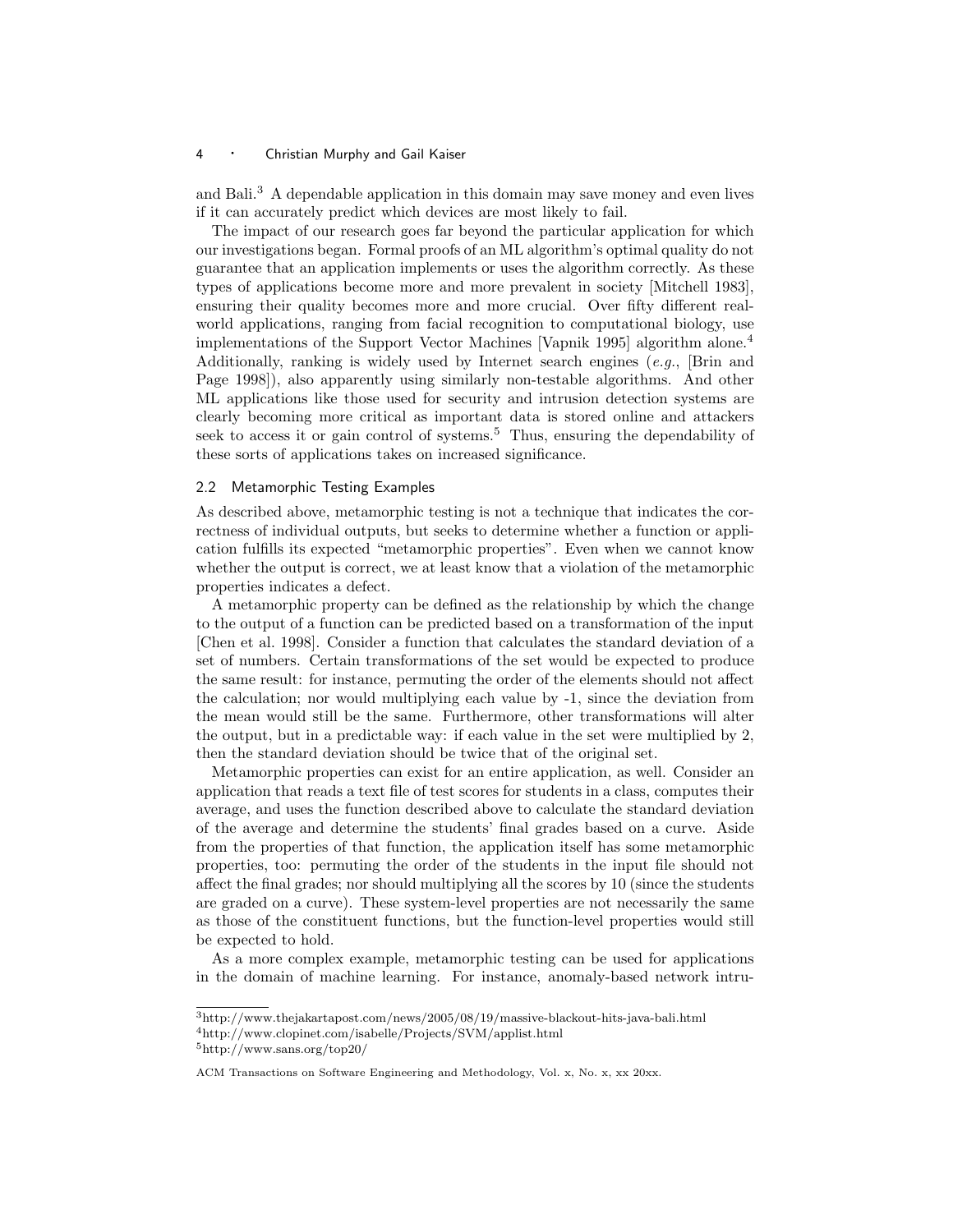sion detection systems build up a model of "normal" behavior based on what has previously been observed; this model may be created, for instance, according to the byte distribution of incoming network payloads (since the byte distribution in worms, viruses, etc. may deviate from that of normal network traffic [Wang and Stolfo 2004]). When a new payload arrives, its byte distribution is then compared to that model, and anything deemed anomalous causes an alert. For a particular input, it may not be possible to know a *priori* whether it should raise an alert, since that is entirely dependent on the model. However, if while the program is running we take the new payload and randomly permute the order of its bytes, the result (anomalous or not) should be the same, since the model only concerns the distribution, not the order. If the result is not the same, then a defect must exist in the implementation.

Clearly metamorphic testing can be very useful in the absence of an oracle: if the metamorphic property is sound, then regardless of the particular values, if the different outputs for the different inputs do not have the expected relationship, then a defect must exist in the implementation. Although the use of simple relationships for conducting software testing is not unique to metamorphic testing  $(e.g., t \text{esting})$ based on algebraic properties [Cody Jr. and Waite 1980] or programs that can check their work [Blum and Kannan 1995]), the approach can be used on a broader domain of any functions that display metamorphic properties, particularly in applications without test oracles.

#### 2.3 Previous Work in Metamorphic Testing

Others have previously applied metamorphic testing to situations in which there is no test oracle, e.g. [Chen et al. 2002a; Zhou et al. 2004]. In some cases, these works have looked at situations in which there cannot be an oracle for a particular application [Chen et al. 2002b], as in the case of "non-testable programs"; in others, the work has considered the case in which the oracle is simply absent or difficult to implement [Chan et al. 2007]. Other efforts into the automation of metamorphic testing have typically focused on either testing individual units in isolation [Chen et al. 2002b], or on system testing by considering the properties of entire applications [Chan et al. 2007; Murphy et al. 2009a; Xie et al. 2009].

Although these works have shown the approach to be simple and effective, we intend to show that the technique can be improved using metamorphic testing of the individual functions that display such properties, within the context of the entire application. That is, as opposed to performing system testing based on properties of the entire application, or by conducting unit testing of isolated pieces of code, we present a technique for testing applications that do not have test oracles by checking the metamorphic properties of its individual functions as the full application runs, instead of testing the functions in isolation. We also present new results demonstrating that system testing that is done in this manner can discover defects that are not found when only using the metamorphic properties of the entire application.

## 3. APPROACH

Here we introduce a new technique called Metamorphic Runtime Checking. This technique, used for system testing of applications that do not have test oracles, is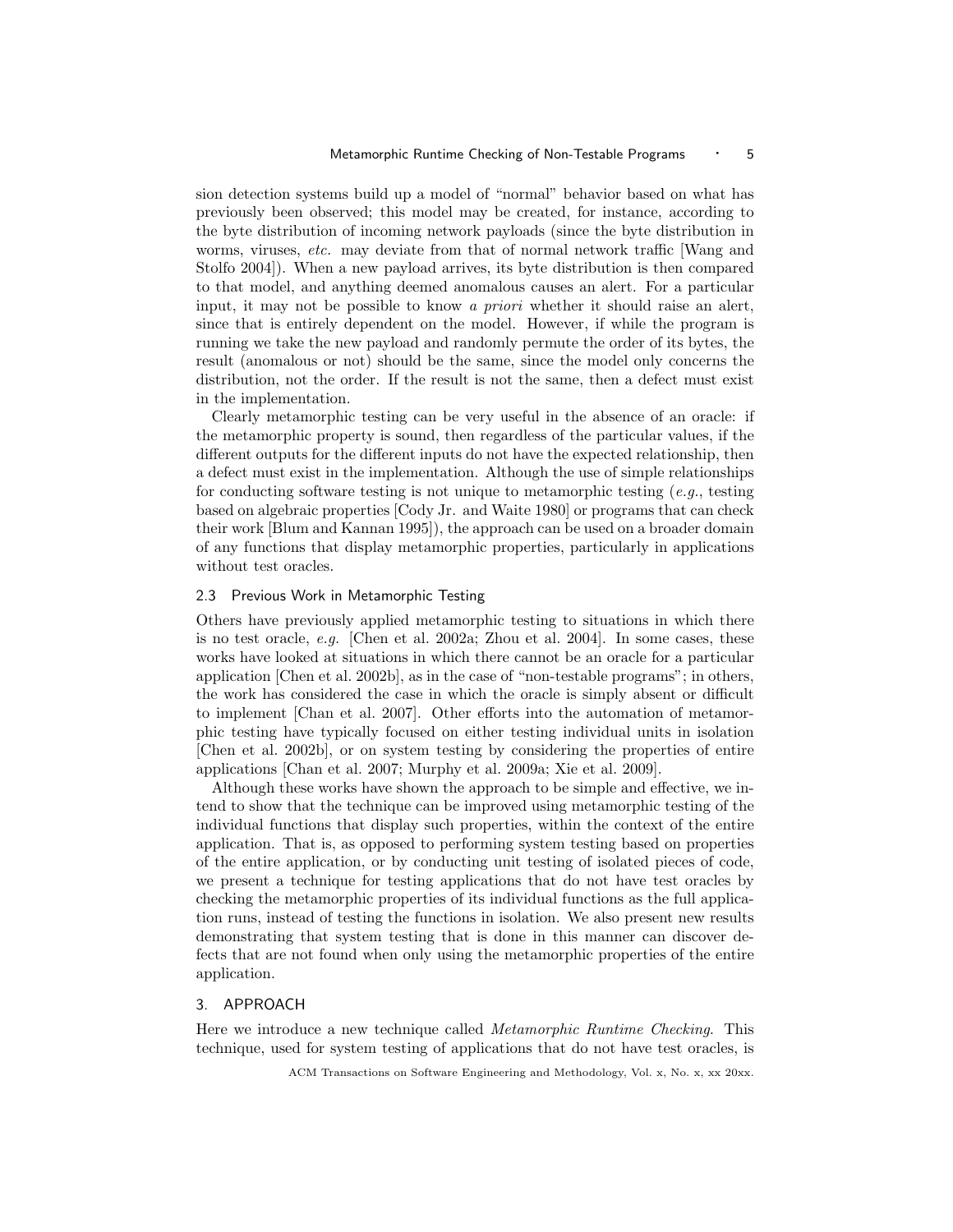based on checking the metamorphic properties of individual functions, in addition to those of the entire system. This technique is used to ensure that the properties hold as the program executes; any violation of the properties indicates a defect.

In our approach, metamorphic tests are logically attached to the functions that they are designed to test. Upon a function's execution, the corresponding tests are executed as well: the arguments are modified according to the specification of the function's metamorphic properties, and the output of the function with the original input is compared to that of the function with the modified input; if the results are not as expected, then a defect has been exposed.

For instance, in the standard deviation example presented above, whenever the function is called, its argument can be passed along to a test method, which will multiply each element in the array by -1 and check that the two calculated output values are equal; at the same time, another test method can multiply each element by 2 and check that the new output is twice as much as the original. This does not require a test oracle for the particular input; the metamorphic relationship specifies its own pseudo-oracle. It is true that if the new output is as expected, the results are not necessarily correct, but if the result is not as expected, then a defect must exist.

The steps of the Metamorphic Runtime Checking approach are as follows:

- (1) Identify metamorphic properties. The tester must first devise the metamorphic properties of the application as a whole, and of the functions that will be used in the testing. We discuss this further in Section 4.
- (2) Specify the properties in the source code. Once the metamorphic properties have been determined, the source code must be annotated so that the functions' properties can be checked at runtime. In Section 6.2, we describe the mechanism for specifying properties and instrumenting the code in our current implementation of the testing framework.
- (3) Convert the specifications into tests. In this step, the developer uses a preprocessor to convert the specifications into test methods. These tests will be added to the original source code, as described in Section 6.3.
- (4) Conduct system testing. Once the metamorphic properties are specified and the code is instrumented with the tests, system testing can commence. The properties are checked as the individual functions execute, and any outputs that deviate from what is expected are indicative of defects in the code.

The approach is not limited only to "pure" functions that do not have side effects, nor to metamorphic properties that depend only on a function's formal parameters as input and its return value as output. In the above example, for instance, if the standard deviation function operates on an array that is part of the system state, and/or has no return value, but rather updates a global variable as a side effect, the metamorphic property can still be checked by considering the array as the "input" and the value of the global variable as the function's "output". Functions need not have any input parameters or any return values to have metamorphic properties: the properties can just specify the expected relationship between the system states before the function call and the states after the call. Details of how this is accomplished in Metamorphic Runtime Checking are described in Section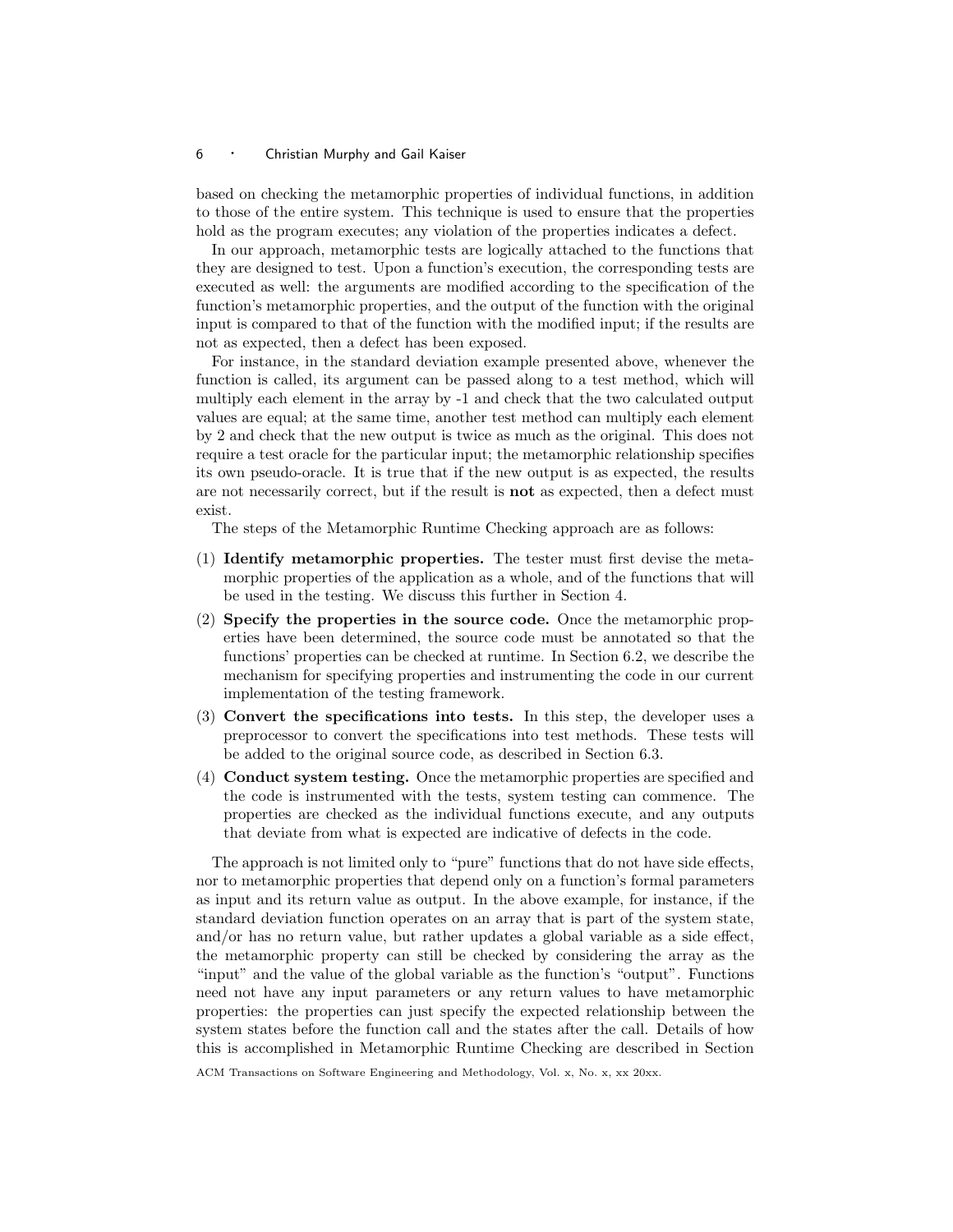| additive       | Increase (or decrease) numerical values |
|----------------|-----------------------------------------|
|                | by a constant                           |
| multiplicative | Multiply numerical values by a constant |
| permutative    | Permute the order of elements in a set  |
| invertive      | Reverse the order of elements in a set  |
| inclusive      | Add a new element to a set              |
| exclusive      | Remove an element from a set            |

Metamorphic Runtime Checking of Non-Testable Programs • 7

Table I. Classes of metamorphic properties

6.2.

Because Metamorphic Runtime Checking must allow the functions under test to be run multiple times, it must permit these functions to have side effects, but ensure that the side effects of the additional invocations do not affect the process' system state after the test is completed. Clearly, changes to the state caused by calling the function again with modified inputs would be undesirable, and may lead to unexpected system behavior later on. Thus, the metamorphic tests are conducted in a "sandbox", as described below in Section 5.

## 4. DEVISING METAMORPHIC PROPERTIES

An open issue in the research on metamorphic testing is, "how does one know what the metamorphic properties of the function/application are?" In this section, we describe some guidelines that testers can use when devising the properties used in metamorphic testing.

## 4.1 Mathematical Properties

Many programs without test oracles rely on mathematical functions (*i.e.*, those that take numerical input and/or produce numerical output), since the point of such programs is to perform calculations, the results of which cannot be known in advance; if they could, the program would not be necessary. In previous work [Murphy et al. 2008], we categorized different classes of metamorphic properties that are common in such mathematical functions, and showed that many applications in the particular domain of interest (machine learning) exhibit these types of properties. The six classes are summarized in Table I; the classes are not meant to imply that the output will not be changed by such transformations, but rather that any change to the output would be predictable.

A simple example (for expository purposes only) of a function that exhibits these different classes of metamorphic properties is one that calculates the sum of a set of numbers. Consider such a function Sum that takes as input an array A consisting of n real numbers. Based on the different classes of metamorphic properties listed in Table I, we can derive the following:

- (1) **Additive:** If every element in  $\vec{A}$  is increased by a constant  $\vec{c}$  to create an array A', then  $Sum(A')$  should equal  $Sum(A) + nc$ .
- (2) **Multiplicative:** If every element in A is multiplied by a constant c to create an array A', then  $Sum(A')$  should equal  $Sum(A) * c$ .
- (3) Permutative: If the elements in A are randomly permuted to create an array A', then  $Sum(A')$  should equal  $Sum(A)$ .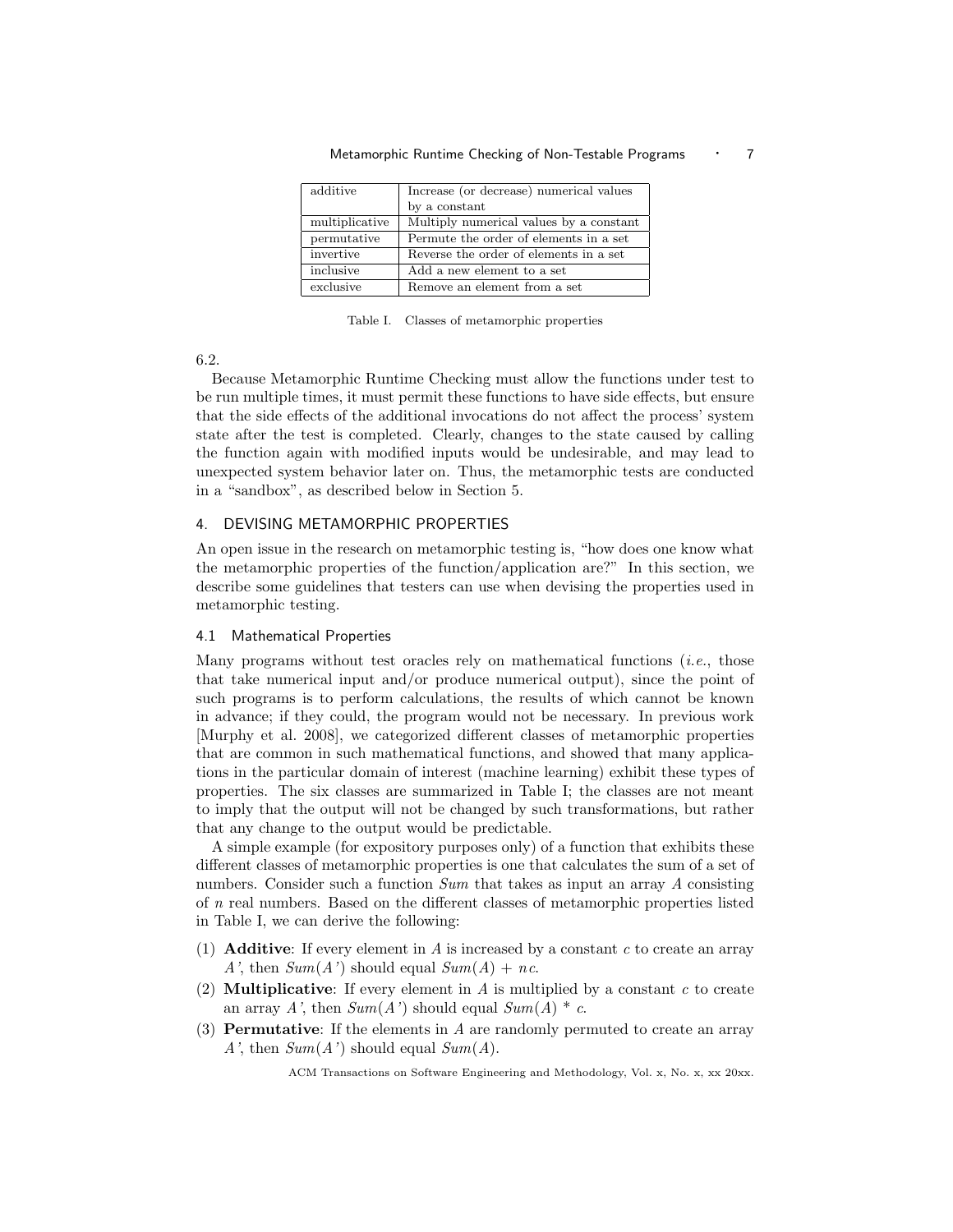- 8 **· Christian Murphy and Gail Kaiser**
- (4) Invertive: If the elements in A are placed in reverse order to create an array A', then  $Sum(A')$  should equal  $Sum(A)$ .
- (5) Inclusive: If a value t is included in the array to create an array  $A'$ , then  $Sum(A')$  should equal  $Sum(A) + t$ .
- (6) Exclusive: If a value t is excluded from the array to create an array  $A'$ , then  $Sum(A')$  should equal  $Sum(A)$  - t.

These are admittedly very trivial examples, but more complex numerical functions that operate on sets or matrices of numbers - such as sorting, calculating standard deviation or other statistics, determining distance in Euclidean space, etc. - tend to exhibit similar properties as well. As we pointed out in [Murphy et al. 2009b], such functions are good candidates for metamorphic testing because they are essentially mathematical, and demonstrate well-known properties such as distributivity and transitivity.

## 4.2 Considerations for General Properties

Although the classes of metamorphic properties listed in Table I have been useful in detecting defects (including the experiment discussed below in Section 7), they are generally only applicable to functions and applications that deal with numerical inputs and outputs. Although non-testable programs tend to fall into this category (machine learning, scientific computing, etc.), non-testable programs in domains like computational linguistics and discrete event simulation work with non-numeric data, and these classes of properties may not be applicable.

As a general guideline for creating metamorphic properties, we propose the following. We also provide examples from the domain of discrete event simulation. Such applications can be considered non-testable because the software is written to produce an output (the simulation) that was not already known in advance; if it were known in advance, then the simulator would not be necessary.

First, consider the metamorphic properties of all applications in the given domain. That is, there may be properties that are shared by all applications that operate in the domain, because of the nature of that domain. For instance, in discrete event simulation, regardless of the particular algorithm, there are generally "resources" that are modeled in the simulation. These resources may be doctors and nurses in a hospital, or assembly line workers in an industrial factory, or postal workers that deliver mail. No matter what algorithm is used, and no matter what is being simulated, all of these share some common metamorphic properties. For instance, increasing the number of resources would be expected to lower each resource's utilization rate, assuming the amount of work to be done remains constant. As another example, if the timing of all events in the simulation is multiplied by a constant factor, then the resource utilization should not change, since the ratio of the time spent working to the total time of the simulation would not be affected (because each are scaled up by the same factor).

Next, consider the properties of the algorithm chosen to solve a particular problem in that domain. That is, within the domain, one chooses an algorithm to solve a given problem, and that algorithm will itself have metamorphic properties. For instance, simulators can be used to model the process by which patients are treated in a hospital emergency room [Evans et al. 1996]. The process of sim-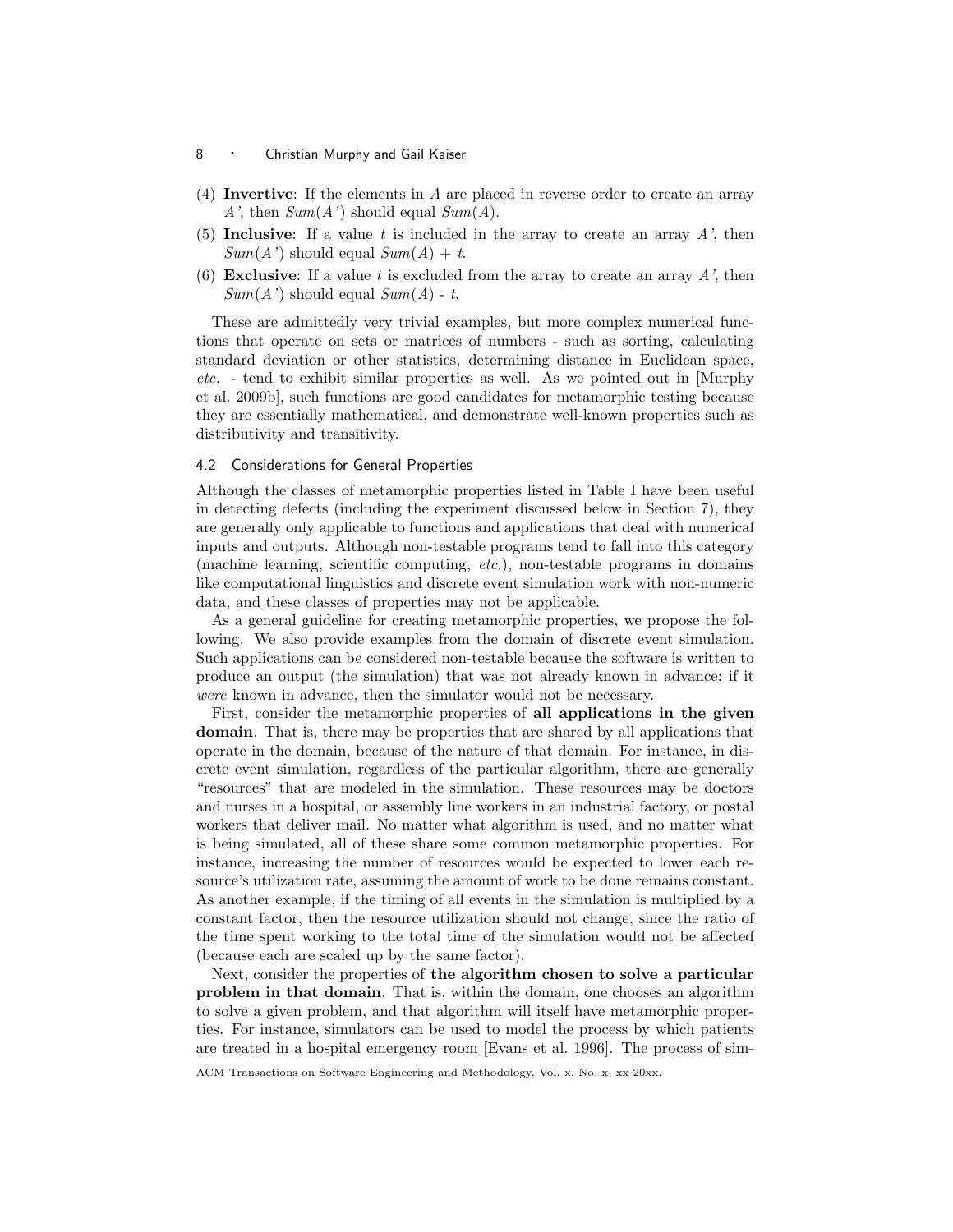ulating a patient's visit to the hospital emergency room might use an algorithm whereby steps and substeps are represented in a tree, and the entire process is essentially a traversal of that tree [Raunak et al. 2009]. This architectural detail leads to numerous metamorphic properties relating to tree traversal: for instance, tree rotation is expected not to change the result of an inorder traversal; also, the tree can be broken into its constituent left and right subtrees, the combined traversal of which should be the same as the traversal of the entire tree. As another example, the selected algorithm may allow for steps of the process to run in parallel; a metamorphic property may be that changing the ordering of the parallel steps in the process specification should not affect the output (since they all execute at the same time, their ordering should not matter).

Then, consider the properties specific to the implementation of the algorithm used to solve the problem. A given application that uses the chosen algorithm may have particular metamorphic properties based on features of its implementation, the programming language it uses, how it processes input, how it displays its output, etc. For instance, in simulating the operation of a hospital emergency room, the process definition language Little-JIL [Cass et al. 2000] and its corresponding simulator tool (Juliette Simulator, or  $\text{JSim}^6$ ) may be used to specify the steps that an incoming patient goes through after arriving in the ER. In this implementation, the unique identifiers for the different resources (doctors, nurses, *etc.*) are specified in a plain-text file; since this particular simulator treats all resources as being equal, this implementation exhibits the metamorphic property that permuting the order of the resources in the text file should not affect the simulated process.

Last, consider properties that are applicable only to the given input that is being used as part of the test case. Often it is the case that some metamorphic properties of an application will only hold for certain inputs. Consider an input to the hospital emergency room simulation in which the number of resources is sufficiently large so that no patient ever needs to wait. For this particular input, increasing the number of resources should not affect the simulation, since those resources would go unused. But this particular property would not be expected to hold if there were too few resources, of course.

Although the examples provided here are specific to the domain of discrete event simulation (and simulation of a hospital emergency room in particular), it is clear that such an approach could be used in other domains that include non-testable programs, such as machine learning or scientific computing.

In our experience with Metamorphic Runtime Checking, we noted anecdotally that the metamorphic properties of the entire application were often also reflected in one or more individual functions within the code. That is, if one can identify a property of the application, then it is often the case that there will be a function (or perhaps even more than one) that exhibits the same property. Investigation of this phenomenon is outside the scope of this particular work, but during our experiments we observed that often there would be data structures that represented the program input data (either all of it, or a significant part of it); any function that took such a data structure as a parameter was likely to exhibit the same metamorphic property

<sup>6</sup>http://laser.cs.umass.edu/documentation/jsim/

ACM Transactions on Software Engineering and Methodology, Vol. x, No. x, xx 20xx.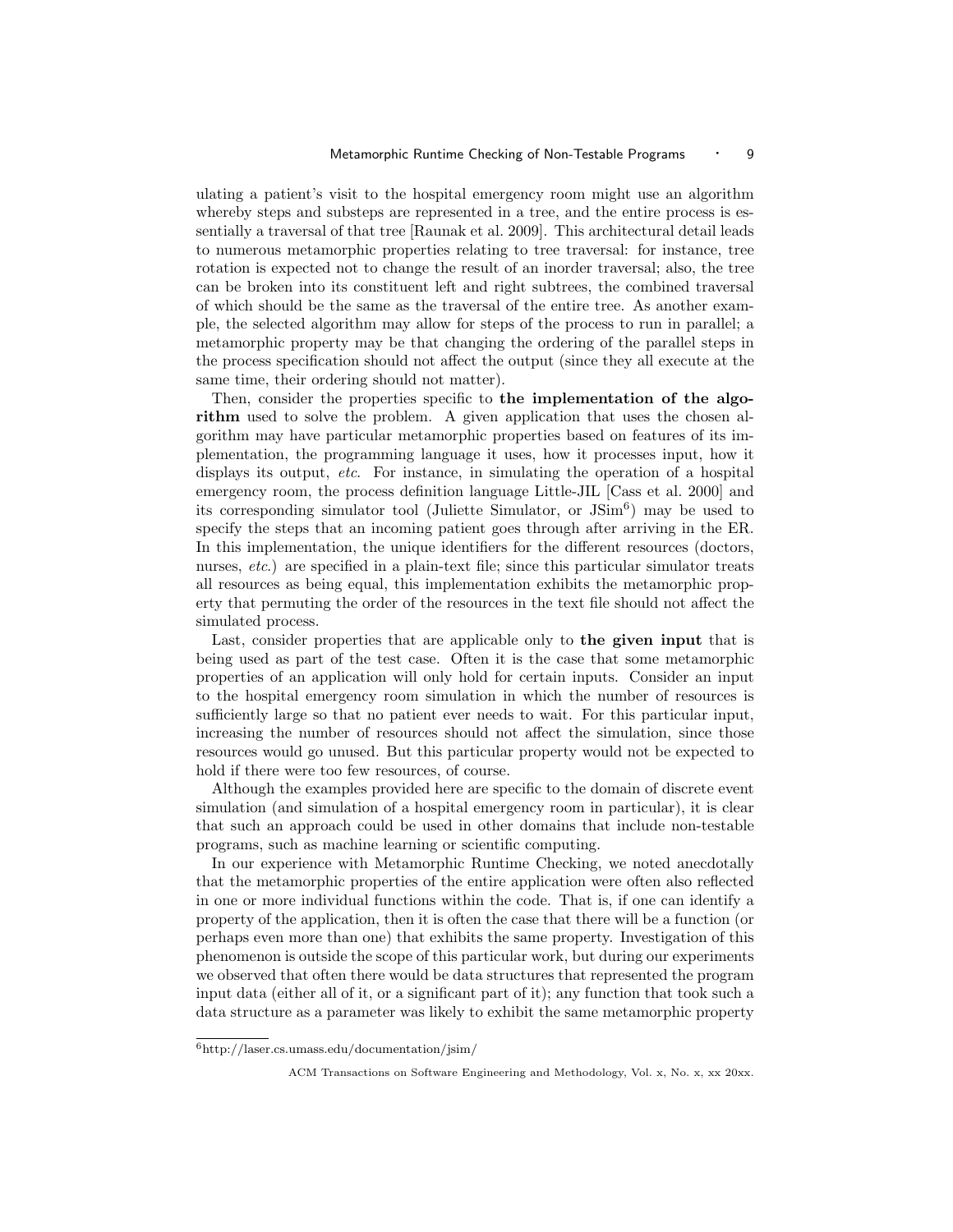as the entire application since, essentially, the input to the function was the same as the input to the program.

## 4.3 Automated Detection

We are not aware of any investigation into the automatic discovery of metamorphic properties, though this may be possible by building upon other techniques designed to detect similar characteristics of code. For example, dynamic approaches for discovering likely program invariants (such as Daikon [Ernst et al. 1999] and DIDUCE [Hangal and Lam 2002]) observe program execution and formulate hypotheses of invariants by relaxing different constraints on variables and/or using machine learning techniques to generate rules. Such techniques tend to focus on lower-level implementation details regarding application state and not on higherlevel properties regarding function input and output, but could still be used as a basis for a dynamic approach. The automatic detection of metamorphic properties may also build upon the work in the dynamic discovery of algebraic specifications [Henkel and Diwan 2003], though that work has tended to focus on data structures and abstract datatypes, and not on how a function should react when its arguments are modified.

It could be argued that static analysis techniques such as model checking may be able to determine whether these properties hold, though such methods rely on an initial hypothesis of the property to be checked, and are not intended to discover the properties in the first place [Clarke et al. 1999]. Furthermore, many metamorphic properties may be "hidden" within an implementation, and not detectable through analysis of the source code. As a very simple example, a sine function that uses a Taylor series  $sin(x) = x - (x^3/3!) + (x^5/5!) - (x^7/7!)$  obscures the metamorphic property that  $sin(x) = sin(x + 2\pi)$ .

Another approach would be to use machine learning techniques to automatically detect metamorphic properties by considering "similarities" in code. That is, if different pieces of code are known to exhibit a given property, then it may be possible to speculate that "similar" code (by some definition of "similarity") may exhibit the same property. This could also be done using techniques aimed at detecting code clones (e.g., [Gabel et al. 2008]), which typically look for semantic and/or syntactic resemblance, but could conceivably be modified to indicate that two pieces of code exhibit the same metamorphic properties. Such approaches may be feasible in simple cases for the mathematical properties described in Table I, though further investigation is required to determine how the approach fares on arbitrary pieces of more complex code.

#### 4.4 Summary

Though there may be no "silver bullet" when it comes to devising the metamorphic properties of a given function or application, we would argue that in any software testing approach, the tester still must have some knowledge or understanding of the program in order to devise test cases. Semantic knowledge of the program or function to be tested is required for writing use cases, devising equivalence classes, creating test input, and designing regression tests [Myers et al. 1979; Everett and McLeod Jr. 2007]. Even purely random testing approaches demand that the tester understand the input and output domain [Hamlet 1994]. Thus, metamorphic test-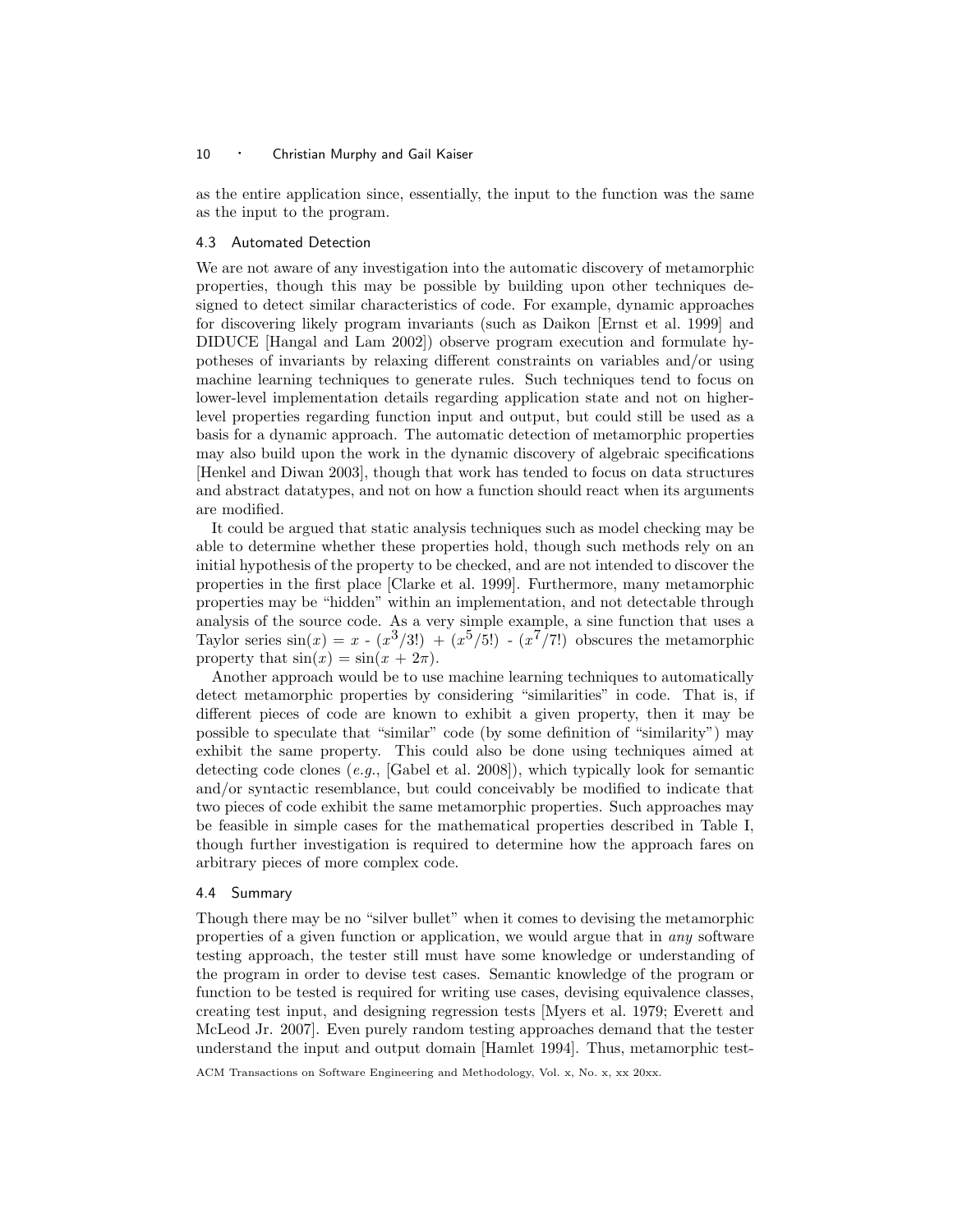

Fig. 1. Model of Metamorphic Runtime Checking

ing is no different from other black-box techniques in that it is assumed that the tester will have enough knowledge of the code to create test cases (in this case, metamorphic properties), as guided by the program or function specifications and a general understanding of what the code is meant to do.

# 5. MODEL

Metamorphic Runtime Checking is a technique by which metamorphic tests are executed in the running application, using the arguments to instrumented functions as they are called. The arguments are modified according to the specification of the function's metamorphic properties, and the output of the function with the original input is compared to that of the function with the modified input; if the results are not as expected, then a defect has been exposed.

This must be done in such a manner that any changes to the state of the process are the result of only the main (original) function execution, and not from any function calls that are only for testing purposes. In other words, there must not be any observable modification of the application state; however, the tests themselves do need to be able to modify the state because the functions are necessarily being called multiple times, which could have side effects. Thus, the modifications to the state that are caused by the tests must not affect the application, so that the application can keep executing and testing can continue.

One solution is to run the tests in the same process as the user state and then transactionally roll them back (an idea explored in [Locasto et al. 2007]). Another approach is to create a "sandbox" so that the test function runs in a separate cloned process that does not affect the original; the sandbox must also make sure that the test function does not affect external entities such as the file system.

Additionally, the tests should execute in parallel with the application: the test code should not preempt the execution of the application code, which can continue as normal. Figure 1 demonstrates the model we will use for conducting these tests.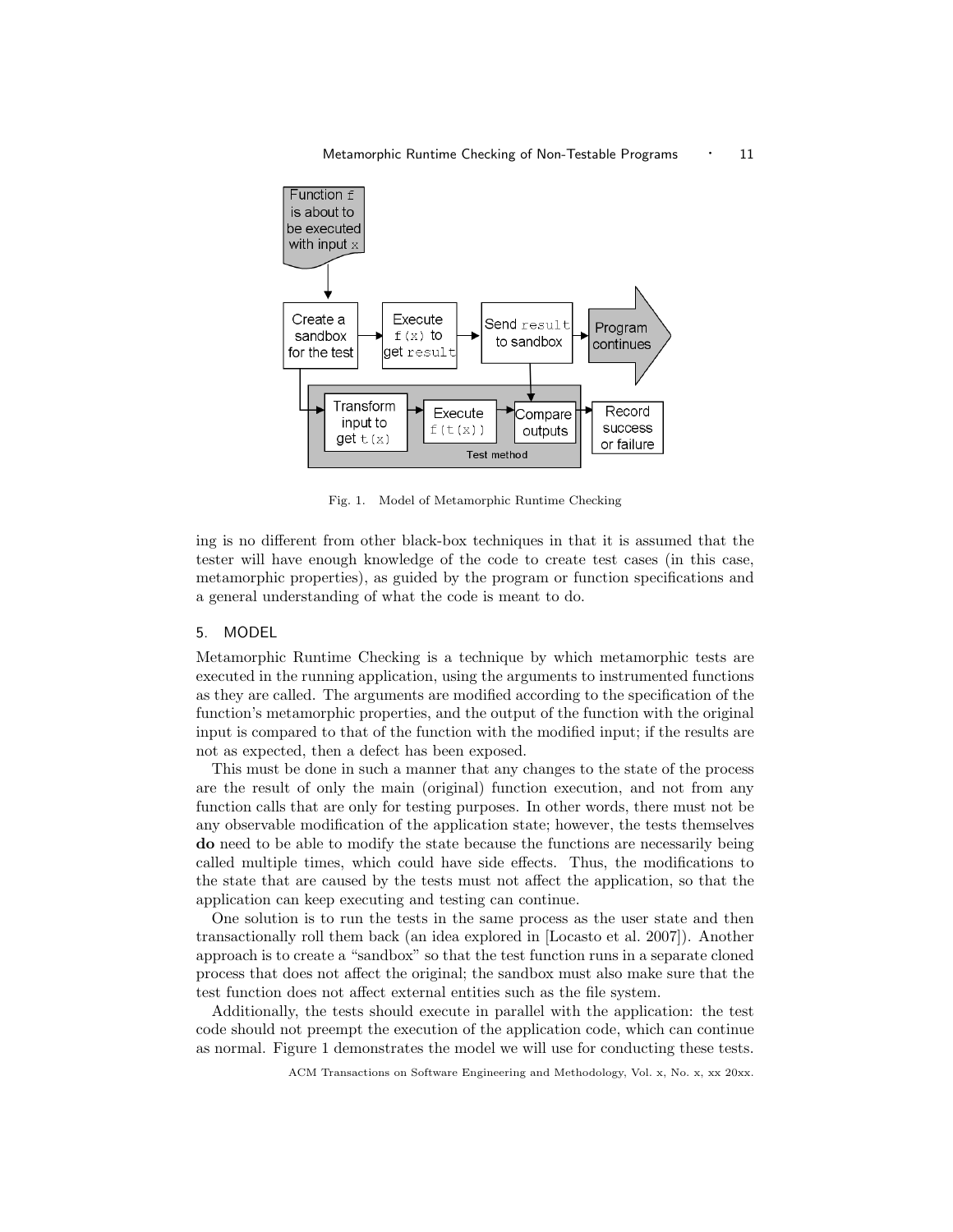Note that Metamorphic Runtime Checking does not force the execution of any particular function or corresponding test; rather, it only tests the functions that are actually executed, using the function's arguments and the current system state to check that the metamorphic properties still hold.

# 6. ARCHITECTURE

In order to facilitate the execution of Metamorphic Runtime Checking, we require a framework that conducts the function-level tests during actual runs of the application, using the same internal state as that of the original function. A system like Skoll [Memon et al. 2004] is a candidate for something on which to build, but it is primarily intended for execution of regression tests and determining whether builds and installs were successful, and not for testing the system as it runs; other assertion checking techniques (as surveyed in [Clarke and Rosenblum 2006]) or monitoring tools (such as Gamma [Orso et al. 2003]) could be used, but they generally do not allow for calling a function again with different arguments (which we require), and do not safeguard against visible side effects.

For reasons of familiarity and simplicity, we have implemented C and Java prototypes of the Metamorphic Runtime Checking framework, called *Columbus*, based on a framework we already had access to that implements what is known as "In Vivo Testing" [Murphy et al. 2009]. Though not specifically focused on metamorphic testing or testing applications without oracles, In Vivo Testing is an approach in which tests are executed in the context of the running application without affecting the application state. In Vivo tests are designed to ensure that properties of given subsystems or units hold true no matter what the application's state is, particularly as the application runs in the deployment environment ("in vivo") as opposed to the development environment ("in vitro").

## 6.1 Overview of In Vivo Testing

The foundation of the In Vivo Testing approach is the fact that many (if not all) software products are released into deployment environments with latent defects still residing in them [Pavlopoulou and Young 1999], as well as our claim that these defects may reveal themselves when the application executes in states that were unanticipated and/or untested in the development environment. For large, complex software systems, it is typically impossible in terms of time and cost to reliably test all possible system states and all possible configuration options before releasing the product into the field. For instance, Microsoft Internet Explorer has over 19 trillion possible combinations of configuration settings [Cohen et al. 2006]. Even given infinite time and resources to test an application and all its configurations, once a product is released, the other software packages on which it depends (libraries, virtual machines, etc.) may also be updated; therefore, it would be impossible to test with these dependencies prior to the application's release, because they did not exist yet.

To address this problem, In Vivo Testing is an approach in which software continues to test itself, even in the deployment environment. To accomplish this, tests are conducted "from within" the running application, using the current accumulated state of the component under test, as opposed to testing from a clean or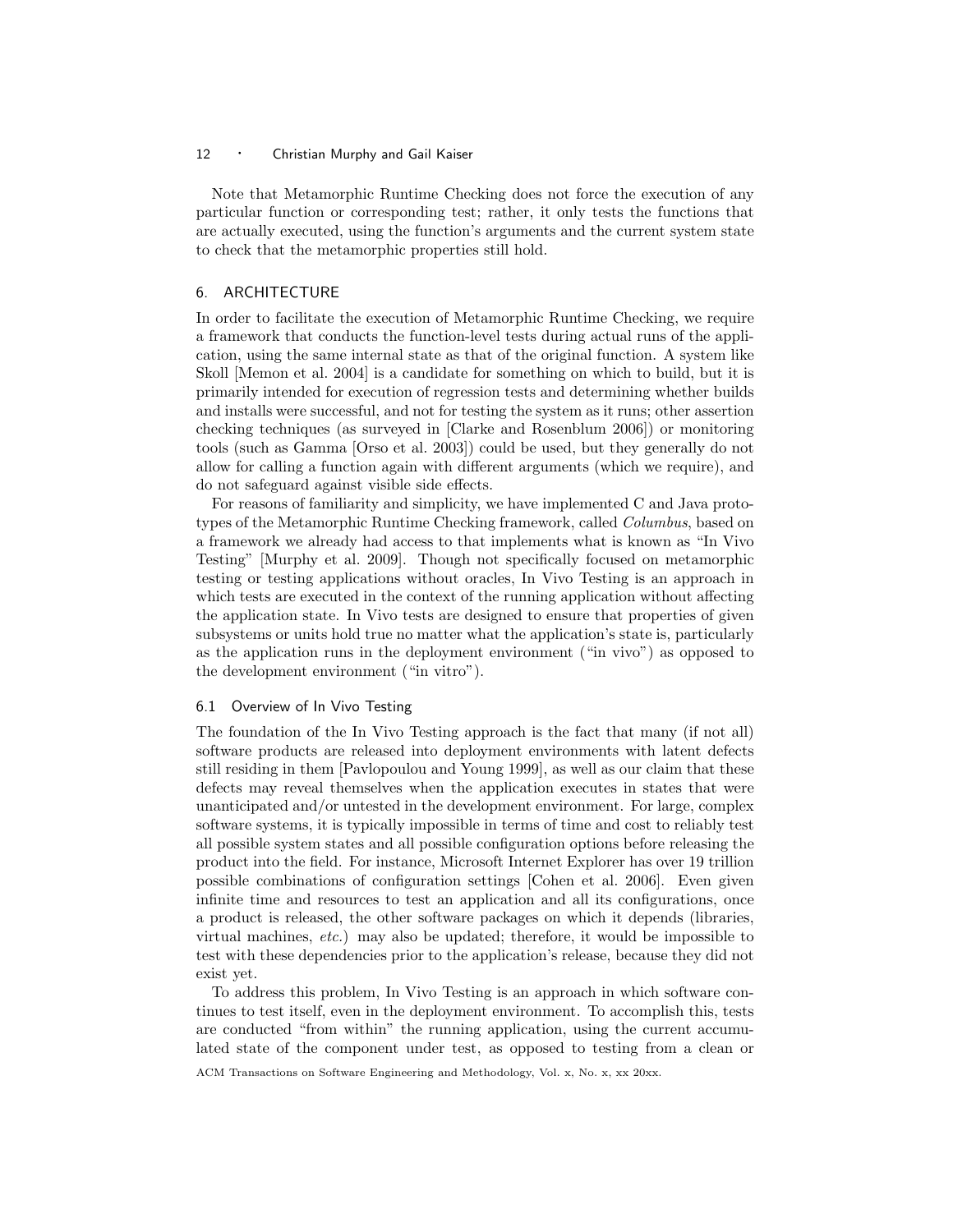constructed state, as is typical in unit testing.<sup>7</sup> Developers create tests that are designed to ensure that properties of given subsystems or units hold true no matter what the application's state is. In the simplest case, they can be thought of as program invariants and assertions, though they go beyond checking the values of individual variables or how variables relate to each other, and focus more on the conditions that must hold after sequences of variable modifications and method calls. Additionally, whereas assertion checking is necessarily "read-only", so as not to affect the state of the system, In Vivo tests are allowed to have side effects, but changes to the state of the process are hidden from the end user.

It is important to note that In Vivo tests are not intended to replace unit or integration tests; rather, they are tests designed to run within the context of an executing application, which may be in a previously untested or unanticipated state. Additionally, it is not a *requirement* of In Vivo Testing to run the tests in the field, of course; in Metamorphic Runtime Checking, we primarily intend to run the tests in the development environment, but build upon In Vivo Testing to have the ability to conduct metamorphic testing "from within", i.e., within the context of the application's state, automatically while the application is running.

## 6.2 Specifying Metamorphic Properties

For the functions that are to be tested, the Columbus framework must be provided with executable test code that specifies the metamorphic properties to be checked within the running program. This test code would be written by the software developer or tester (as opposed to a third-party developer or the end-user). We currently assume access to the source code, since the instrumentation of the functions is done at compile-time. Given that it is the software developers and testers who will write the tests and instrument the code, we feel that this assumption is reasonable. However, as it may not always be possible or desirable to recompile the code, an approach to dynamically instrumenting the compiled code, such as in Kheiron [Griffith and Kaiser 2006], could be used instead.

To aid in the generation of these tests, as presented in [Murphy et al. 2009b], we have created a pre-processor to allow testers to specify metamorphic properties of a function using a special notation in the comments. Figure 2 shows such properties for an implementation of the sine function, which exhibits two metamorphic properties:  $sin(\alpha) = sin(\alpha + 2\pi)$  and  $sin(\alpha) = -sin(-\alpha)$ . The parameter "\result" represents the return value of the original function call, so that outputs can be compared; this notation is typical in specification languages such as Java Modeling Language [Leavens et al. 2006]. These properties can then be used by the pre-processor in the testing framework to generate the test code shown in Figure 3.

The testing approach is not limited only to those functions that take input values and return an output, as in the "sine" example; nor is it limited to simple metamorphic properties that can easily be expressed or specified using annotations in the comments. Consider a function *calculate\_sum* that determines the sum of the elements in an array referred to by a pointer  $p$ , and stores that value in a variable sum. The tester can then write a test function that permutes the elements in  $p$ , multiplies them by a random number, calls *calculate\_sum*, and checks that

 $7\mathrm{http://junit.source}$  for  $\mathrm{get}/\mathrm{doc}/\mathrm{cookbook}/\mathrm{cookbook}$  .htm

ACM Transactions on Software Engineering and Methodology, Vol. x, No. x, xx 20xx.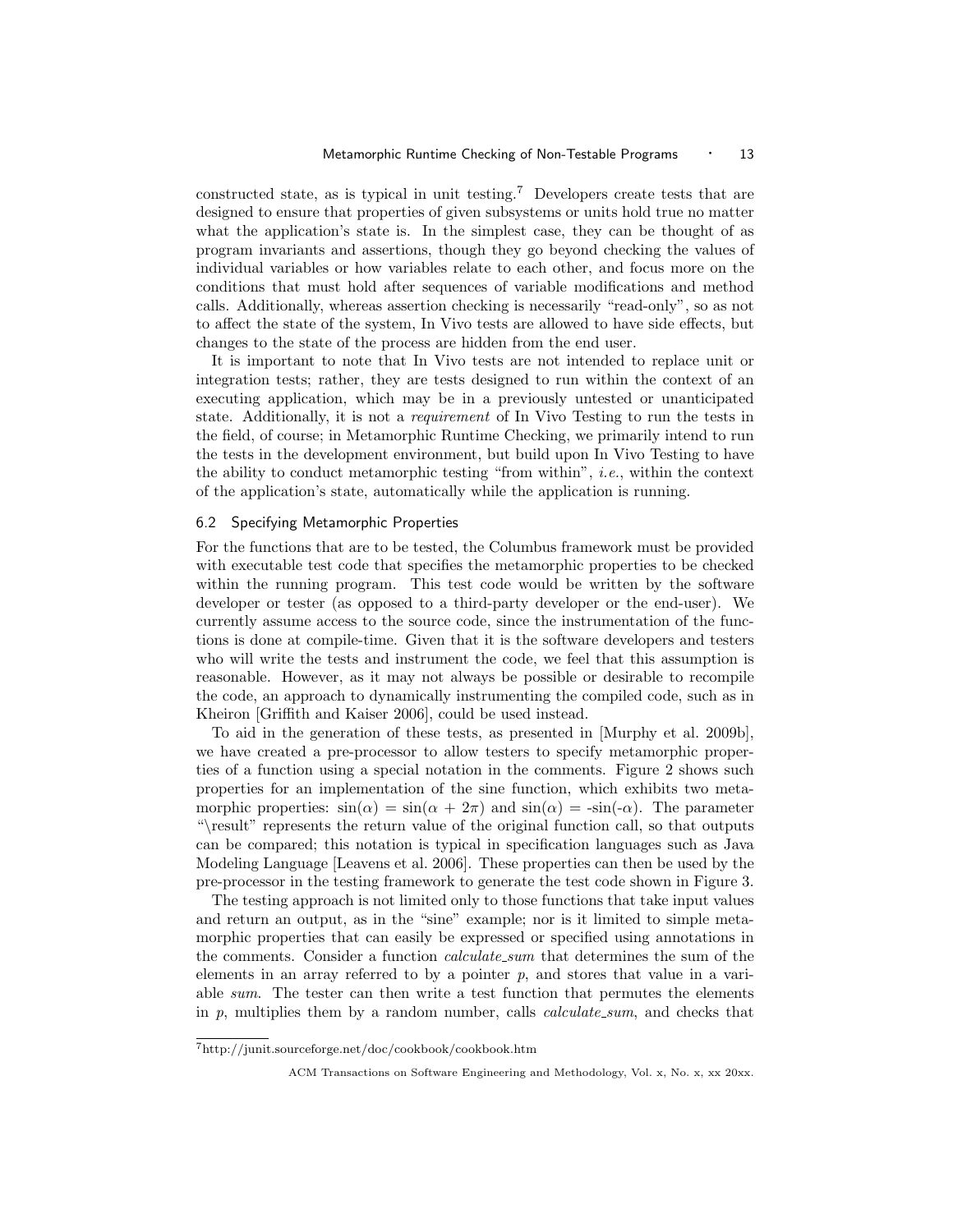```
/*@
  * @meta sine(angle + 2 * M_PI) == \result
 * @meta sine(-angle) == -1 * \result
 */
double sine(double angle) { ... }
```
Fig. 2. Specifying metamorphic properties

```
int _test_sine(double angle, double result)
   double s0 = sine(angle + 2 * M_PI);
   double s1 = sine(-angle);
   return (s0 == result && s1 == -1 * result);
}
```
Fig. 3. Example of a Metamorphic Runtime Checking test generated by the pre-processor

```
int* p;
int sum;
/*@
 * @meta __test_calculate_sum()
*/
void calculate_sum() \{ \ldots \}int _test_calculate_sum() {
   int temp = sum; // remember the old value
   /*...code to randomly permute p...*/
   int r = rand();
   /*...code to multiply values in p by r...*/
   calculate_sum();
   // check that the property holds
   return temp == sum * r;
}
```
Fig. 4. Example of a manually created Metamorphic Runtime Checking test

the value of sum is as expected. Figure 4 shows how the tester could then specify that the metamorphic property of calculate sum is described in the function  $\_test\_calculate\_sum.$ 

Note that because  ${\_}test\_calculate\_sum$  is called after *calculate\_sum*, the framework ensures that the variable sum will already have been set by the original function call and will have the appropriate result by the time it is accessed in the first line of the test function. Additionally, the test is executed in a sandboxed process, so the tester does not have to worry about the fact that sum will be overwritten by the additional invocation of *calculate\_sum*.

# 6.3 Instrumentation and Test Execution

Before compiling the source code, the tester uses the Columbus pre-processor to first generate test code from the specifications, and then to instrument each annotated function with its corresponding test. During instrumentation, functions to be tested are renamed and wrapped by another function. Figure 5 shows pseudocode for the wrapper of a function f.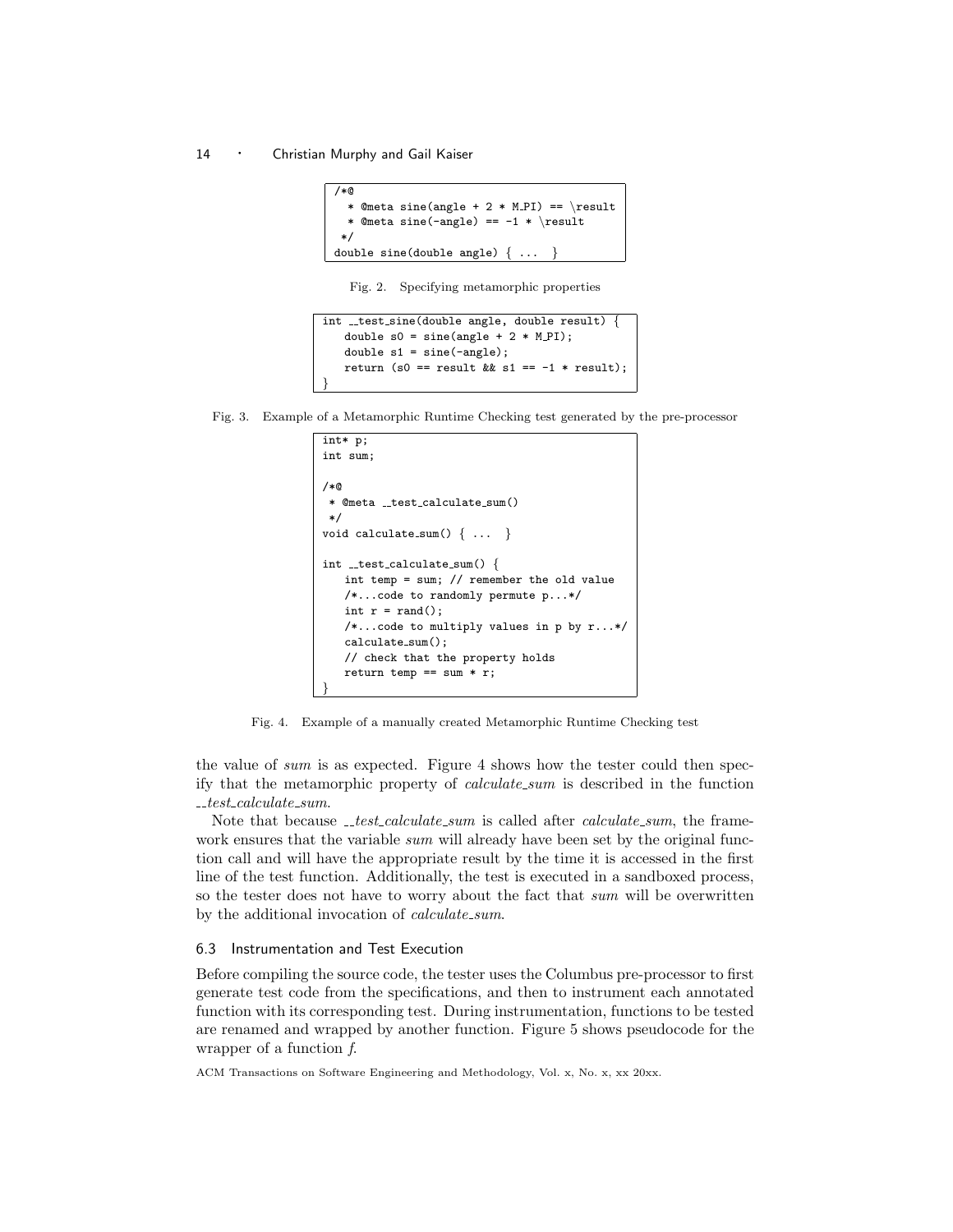Once an instrumented function is to be executed, as shown in Figure 5, the function is first called with its input arguments, the "wrapped" original function is called, and any return value is stored in a variable called "result" (line 9). Depending on the configuration, if a test is to be run at this point (line 10), the framework then generates a new process as a copy of the original to create a sandbox in which to run the test code (line 11), ensuring that any modification to the local process state caused by the test will not affect execution of the "real" application, since the test is being executed in a separate process with separate memory. At this point, the original process continues by returning the result and carrying on as normal (line 19); meanwhile, in the test process, the original input and the result of the original function call are passed as arguments to the test function (line 13). Within that function, the input can be modified and the outputs can be compared according to the metamorphic properties, without having to worry about changes to the application state. Note that the application and the test run in parallel in two processes: the test does not block normal operation of the application after the sandbox is created. Depending on the configuration and the hardware, the test process may be assigned to a separate CPU or core, so as not to further preempt the original process.

```
1 /* original function */
2 | int _{-}f(int x) { ... }3
4 /* test function */
5 boolean _test f(int x, int result) \{ \ldots \}6
7 /* wrapper function */
8 \mid \text{int } f(\text{int } x) \nmid9 int result = _f(x);
10 | if (should_run_test("f")) {
11 create_sandbox_and_fork();
12 if (is test process()) {
13 if (\_test_f(x, result) == false) fail();
14 else succeed();
15 destroy_sandbox();
16 exit();
17 }
18 }
19 return result;
20 }
```
Fig. 5. Wrapper of instrumented function

In our current implementation of the Columbus framework, we use a process "fork" to create the sandbox, which gives each test process its own memory space to work in, so that it does not alter that of the original process. In our investigations so far, this has been sufficient for our testing purposes. However, to ensure that the metamorphic test does not make any changes to the file system, we have also integrated Columbus with a thin OS virtualization layer that supports a "pod" (PrOcess Domain) [Osman et al. 2002] abstraction for creating a virtual execution environment that isolates the process running the test and gives it its own view of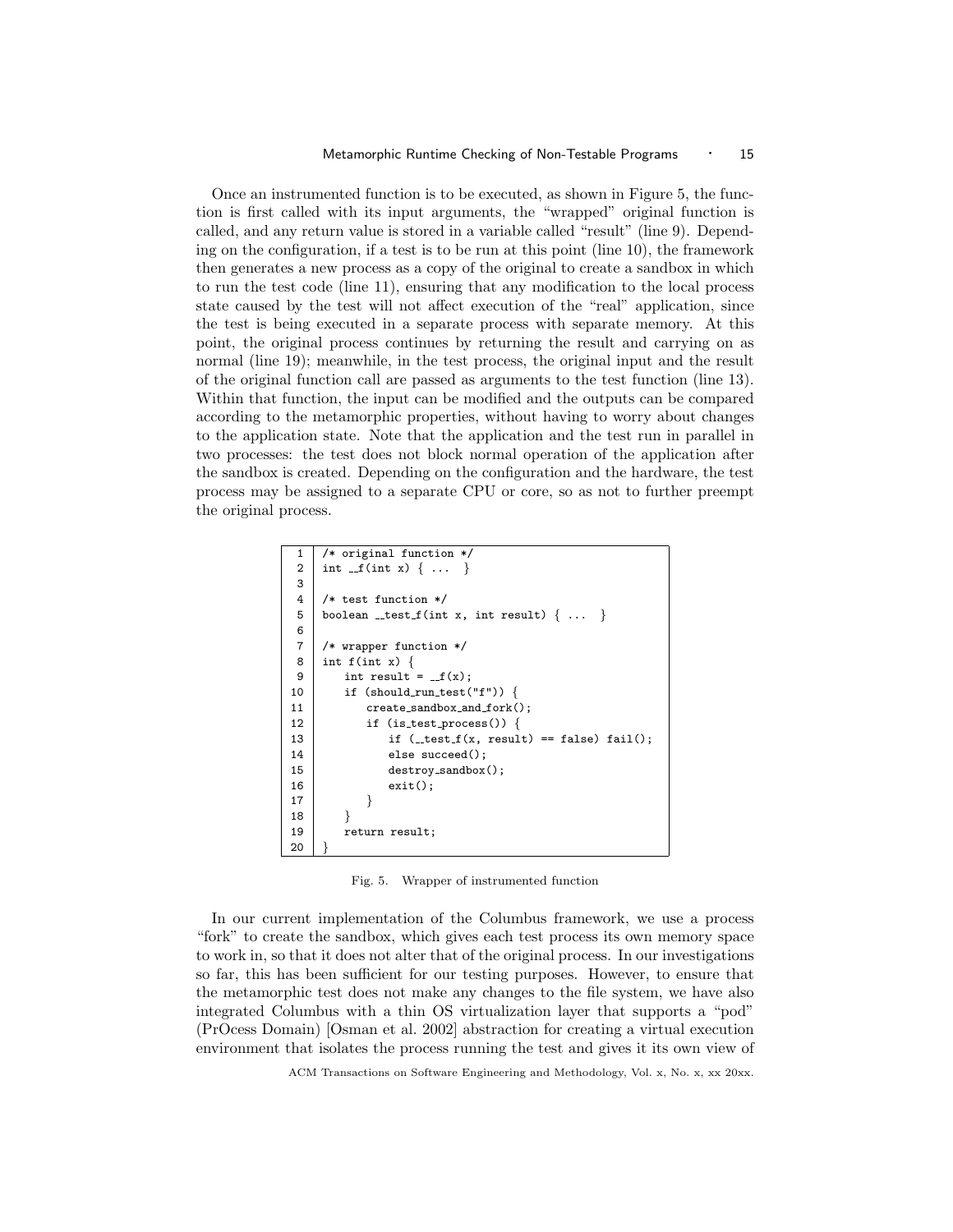the process ID space and a copy-on-write view of the file system. However, whereas the overhead of using a "fork" can be as little as a few milliseconds (see Section 8), the overhead of creating new "pods" can be on the order of a few seconds, so they should only be used for tests that actually affect the file system. Testers can indicate that a "pod" is needed for a test via an annotation in the specification of the metamorphic property.

When the test is completed, the framework logs whether or not it passed (Figure 5 lines 13-14), the process in which the test was run notifies the framework indicating that it is complete so that the framework can perform any necessary cleanup (line 15), and finally the test process exits (line 16).

Note that Metamorphic Runtime Checking does not preclude "traditional" metamorphic testing in which the entire application itself is also run a second time with transformed inputs, so that system-level metamorphic properties can also be checked once the process has run to completion. This means that both systemlevel and function-level properties can be checked during execution, increasing the likelihood of detecting defects.

## 6.4 Testing in the Deployment Environment

Although Metamorphic Runtime Checking is designed to utilize the metamorphic properties of individual functions to conduct system testing in the lab (*i.e.*, the development environment), the Columbus framework can also be used to conduct tests in the deployment environment, as the software runs in the field. In practice, particular combinations of execution environment and state may not always be tested in development prior to release of the software, and one way to further explore whether these properties hold in additional cases is to check them in the field, as the application is running. When testers use this approach in the field, they get a wide range of input values that represent actual usage, as opposed to a smaller set of test cases that are conjured up in the lab.

To support this, the Columbus framework can be configured to limit the maximum number of concurrent tests that the system is allowed to execute at any given time. This prevents the testing framework from launching so many simultaneous tests that they flood the CPU and essentially block the main application. A system administrator can also set a maximum allowable performance overhead, so that tests will be run only if the overhead of doing so does not exceed the threshold. The system tracks how much time it has spent running tests compared to how much time it has been running application code, and only allows for the execution of tests when the overhead is below the threshold. Alternatively, the administrator can configure the framework so that, for each instrumented function with a corresponding test, there is a probability  $\rho$  with which that function's test will be run. The configuration is read at run-time so it can be modified by a system administrator at the deployment site if necessary.

In the case in which a test fails in the field, the failure is logged to a local file. Additionally, the system administrator can configure what action the system should take when a failure is detected, on a case-by-case basis. In some cases, the administrator may want the system to simply continue to execute normally and ignore the failure; it may be desirable to notify the user of the failed test; and, last, the administrator may choose to have the program terminate.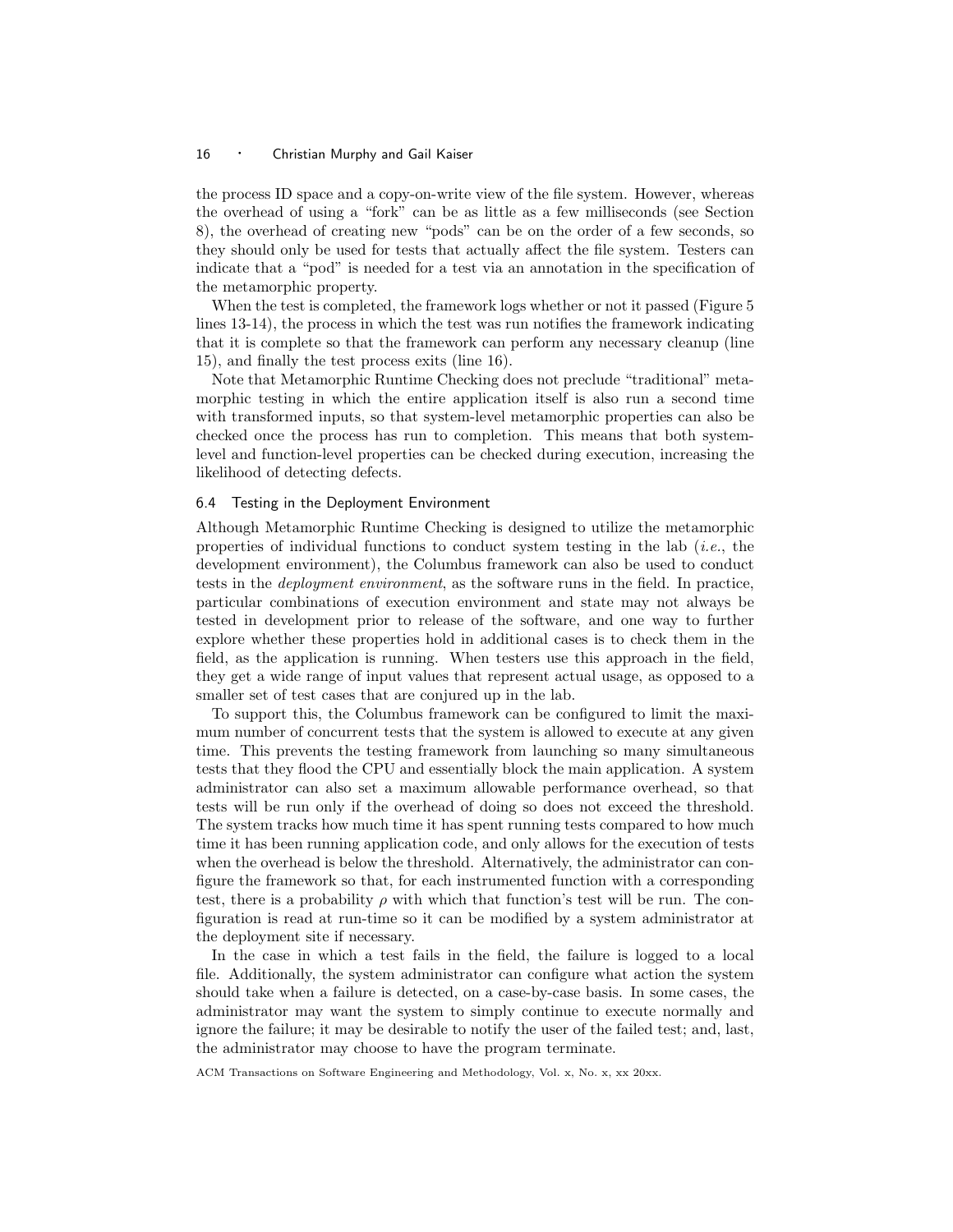As this paper is focused on detecting defects in applications without test oracles, we do not further explore the implications of testing in the deployment environment, except to discuss the performance overhead in Section 8. See [Murphy et al. 2009] for more details on testing applications in the field using In Vivo Testing.

# 7. EMPIRICAL STUDIES

In [Murphy and Kaiser 2009], we showed that system-level metamorphic testing is more effective at detecting defects than other approaches, including the use of "pseudo-oracles" or runtime assertion checking; others have independently reported similar findings [Hu et al. 2006]. Here, we improve upon those results, and present a new empirical study that demonstrates that Metamorphic Runtime Checking with function-level properties is more effective than using system-level properties alone.

In these experiments, we investigated four real-world "non-testable programs" from the domain of machine learning (the authors of this paper were not involved in the development of any of these programs). The first two are classification algorithms: Support Vector Machines (SVM) [Vapnik 1995], as implemented in the popular Weka [Witten and Frank 2005] 3.5.8 open-source toolkit for machine learning in Java; and C4.5 [Quinlan 1993] release 8, which uses a decision tree and is written in C. The third is the ranking algorithm MartiRank [Gross et al. 2006], also written in C, developed by researchers at Columbia University's Center for Computational Learning Systems. Last is an application that is not itself an example of ML, but rather uses ML as a critical sub-component: the anomaly-based intrusion detection system PAYL [Wang and Stolfo 2004], implemented in Java by researchers in Columbia University's Intrusion Detection System Lab.

## 7.1 Machine Learning Background

In supervised machine learning, data sets consist of a collection of examples, each of which has a number of attribute values and, in some cases, a label. The examples can be thought of as rows in a table, each of which represents one item from which to learn, and the attributes are the columns of the table. The label indicates how the example is categorized. These applications execute in two phases. The first phase (called the learning phase) analyzes a set of training data; the result of this analysis is a *model* that attempts to make generalizations about how the attributes relate to the label. In the second phase (called the *classification phase*), the model is applied to another, previously-unseen data set (called the testing data) where the labels are either hidden or absent, with the goal of accurately predicting the label values once they are known. Classification and ranking use supervised machine learning.

Unsupervised ML applications also execute in training and testing phases, but in these cases, the training data sets specifically do not have labels. Rather, an unsupervised ML application seeks to learn properties of the examples on its own, such as the numerical distribution of attribute values or how the attributes relate to each other. This model is then applied to testing data, to determine whether (or to what extent) the same properties exist. Anomaly-detection systems are types of applications that use unsupervised machine learning, as are data mining and collaborative filtering.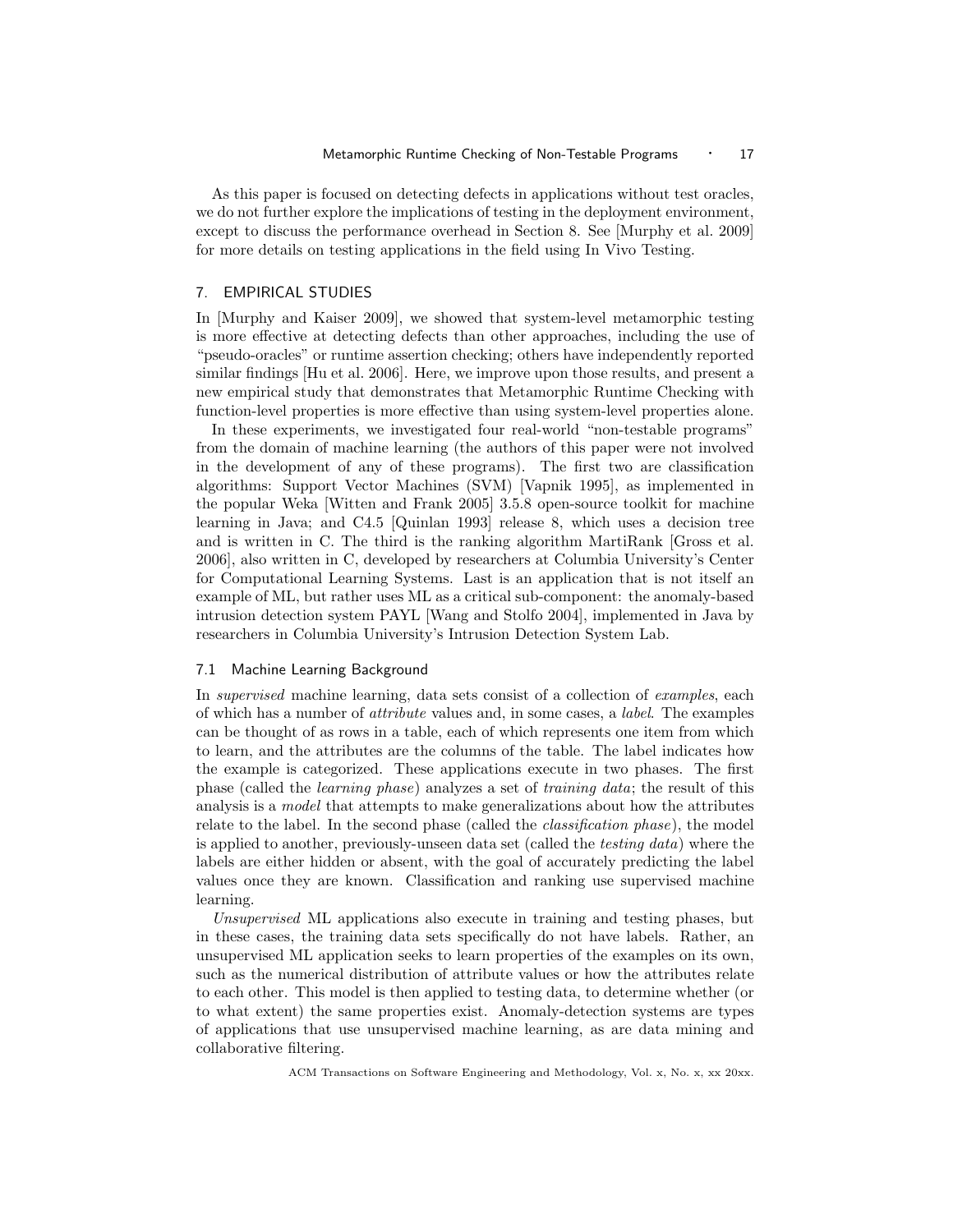#### 7.2 Applications Investigated

C4.5 [Quinlan 1993] is a commonly used algorithm for building decision trees, in which branches represent decisions based on attribute values and leaves represent how the example is to be classified. Like other decision tree classifiers, it takes advantage of the fact that each attribute in the training data can be used to make a decision that splits the data into smaller subsets. During the training phase, for each attribute, C4.5 measures how effective it is to split the data on a particular attribute value, and the attribute with the highest "information gain" (a measure of how well similar labels are grouped together [Kullback and Leibler 1951]) is the one used to make the decision. The algorithm then continues recursively on the smaller sublists. During classification, the rules of the tree are applied to each example, which is classified once it reaches a leaf.

MartiRank [Long and Servedio 2005] is a ranking algorithm that is used as part of a prototype application for predicting electrical device failures [Gross et al. 2006]: the examples in the data sets have labels of 0 ("negative example") or 1 ("positive example"), indicating whether the device failed during a particular time period. In the learning phase, MartiRank executes a number of "rounds". In each round the set of training data is broken into sub-lists; there are  $N$  sub-lists in the  $N$ th round, each containing  $1/N$ th of the total number of positive examples. For each sub-list, MartiRank sorts that segment by each attribute, ascending and descending, and chooses the attribute that gives the best "quality". The quality is assessed using a variant of the Area Under the Curve (AUC) [Hanley and McNeil 1982] calculation that is adapted to ranking rather than binary classification. The model, then, describes for each round how to split the data set and on which attribute and direction to sort each segment for that round. In the second phase, MartiRank applies the segmentation and sorting rules from the model to the testing data set to produce the final ranking. The goal of the second phase is that, once the labels are revealed, positive examples (those with a label of 1) are toward the top of the ranking, and negative examples (with a label of 0) are toward the bottom.

The Support Vector Machines (SVM) algorithm [Vapnik 1995] is a commonlyused classification algorithm in real-world applications, ranging from facial recognition to computational biology.<sup>8</sup> In the learning phase, SVM treats each example from the training data as a vector of  $N$  dimensions (since it has  $N$  attributes), and attempts to segregate examples from different classes with a hyperplane of N-1 dimensions. In the learning phase, the goal is to find the hyperplane with the maximum margin (distance) between the "support vectors", which are the examples that lie closest to the surface of the hyperplane; the resulting hyperplane is the model. In the classification phase, examples in the testing data are classified according to which "side" of the hyperplane they fall on. The Weka implementation of SVM that we tested uses the Sequential Minimal Optimization (SMO) technique [Platt 1999], which breaks the large quadratic programming optimization problem into smaller problems that can be solved analytically and thus avoids a large matrix computation with limited loss of quality in the results.

PAYL [Wang and Stolfo 2004] is an anomaly-based intrusion detection system,

<sup>8</sup>http://www.clopinet.com/isabelle/Projects/SVM/

ACM Transactions on Software Engineering and Methodology, Vol. x, No. x, xx 20xx.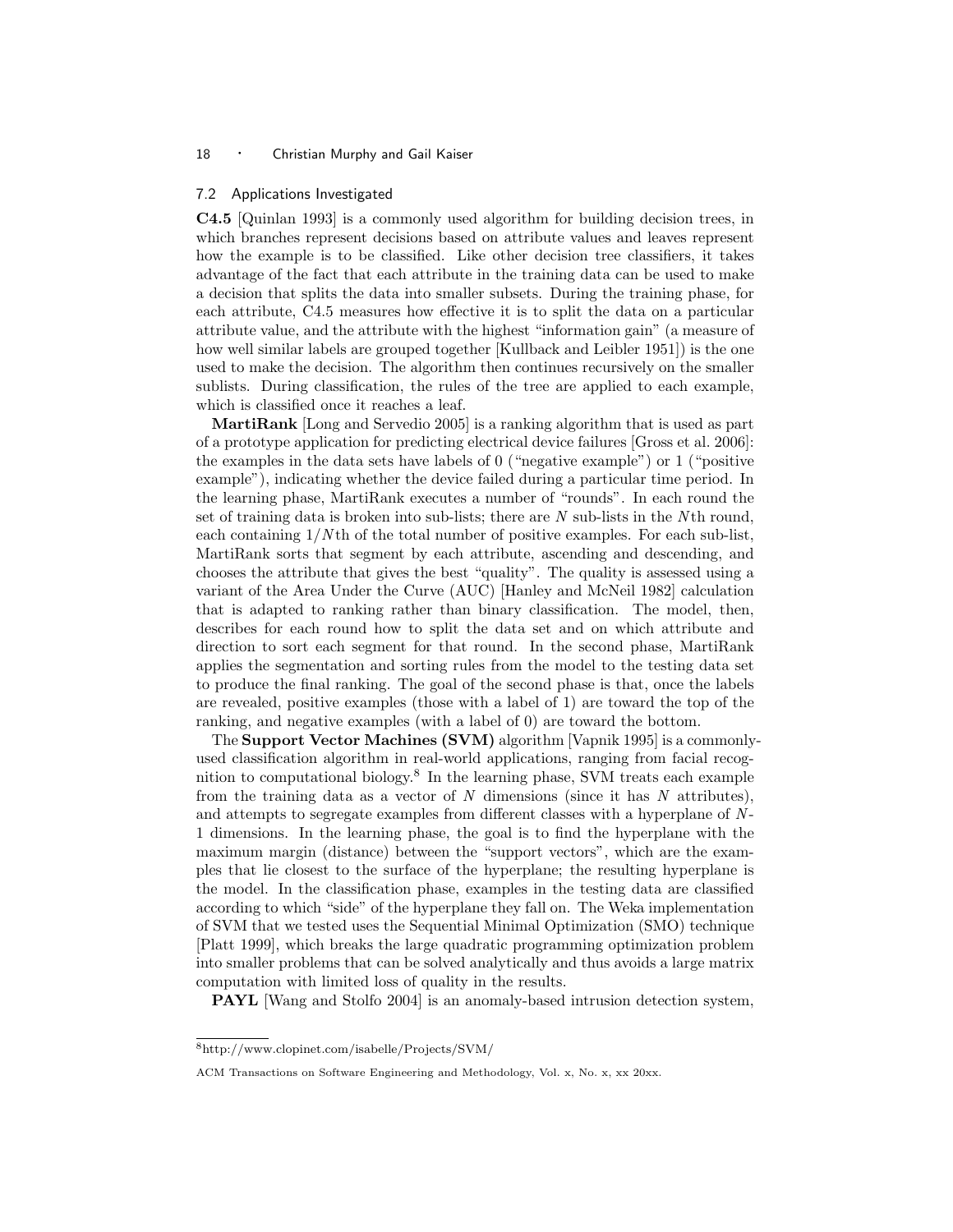Metamorphic Runtime Checking of Non-Testable Programs • 19

| <b>Type</b>     | <b>Metamorphic Property</b>                                                                       |  |  |  |
|-----------------|---------------------------------------------------------------------------------------------------|--|--|--|
| Permutative     | Permuting the order of the examples in the training data should not                               |  |  |  |
|                 | affect the model                                                                                  |  |  |  |
|                 | Multiplying each attribute value in the training data by a positive                               |  |  |  |
|                 | constant (in our case, two) should yield a model in which the values                              |  |  |  |
|                 | at each decision point have also been multiplied by two                                           |  |  |  |
|                 | Adding a positive constant (in our case, one) to each attribute value                             |  |  |  |
|                 | in the training data should yield a model in which the values at each                             |  |  |  |
|                 | decision point have also been increased by one                                                    |  |  |  |
|                 | Negating each attribute value in the training data, followed by                                   |  |  |  |
|                 | negating each attribute value in the testing data, should result in                               |  |  |  |
|                 | the same classification                                                                           |  |  |  |
| Permutative     | Permuting the order of the examples in the training data should not                               |  |  |  |
|                 | affect the model                                                                                  |  |  |  |
|                 | Multiplying each attribute value in the training data by a positive                               |  |  |  |
|                 | constant (in our case, two) should not affect the model                                           |  |  |  |
| Additive        | Adding a positive constant (in our case, one) to each attribute value                             |  |  |  |
|                 | in the training data should not affect the model                                                  |  |  |  |
| Invertive       | Negating each attribute value in the training data, followed by                                   |  |  |  |
|                 | negating each attribute value in the testing data, should result                                  |  |  |  |
|                 | in the same ranking                                                                               |  |  |  |
| Permutative     | Permuting the order of the packets in the training data set should not                            |  |  |  |
|                 | affect the model                                                                                  |  |  |  |
| Permutative     | Permuting the order of the bytes within the payload ("message") in                                |  |  |  |
|                 | each packet should not affect the model                                                           |  |  |  |
|                 | Permuting the order of the examples in the training data should not                               |  |  |  |
|                 | affect the model                                                                                  |  |  |  |
|                 | Multiplying each attribute value in the training data by a positive                               |  |  |  |
|                 | constant (in our case, two) should not affect the model                                           |  |  |  |
| <b>Additive</b> | Adding a positive constant (in our case, one) to each attribute value                             |  |  |  |
|                 | in the training data should not affect the model                                                  |  |  |  |
| Invertive       | Negating each attribute value in the training data, followed by                                   |  |  |  |
|                 | negating each attribute value in the testing data, should result in                               |  |  |  |
|                 | the same classification                                                                           |  |  |  |
|                 | Multiplicative<br><b>Additive</b><br>Invertive<br>Multiplicative<br>Permutative<br>Multiplicative |  |  |  |

Table II. System-level metamorphic properties used in testing

and is an example of an application that uses unsupervised machine learning. In PAYL, the training data simply consists of a set of TCP/IP network packets (streams of bytes), without any associated labels or classification. During its learning phase, it computes the mean and variance of the byte value distribution for each payload length in order to produce a model of what is considered "normal" network traffic. During the second ("detection") phase, each incoming packet is scanned and its byte value distribution is computed. This new payload distribution is then compared against the model (for that payload length); if the distribution of the new payload is above some threshold of difference from the norm, PAYL flags the packet as anomalous and generates an alert. PAYL may also raise an alert in other circumstances, for instance if the payload length had not been seen in the training data.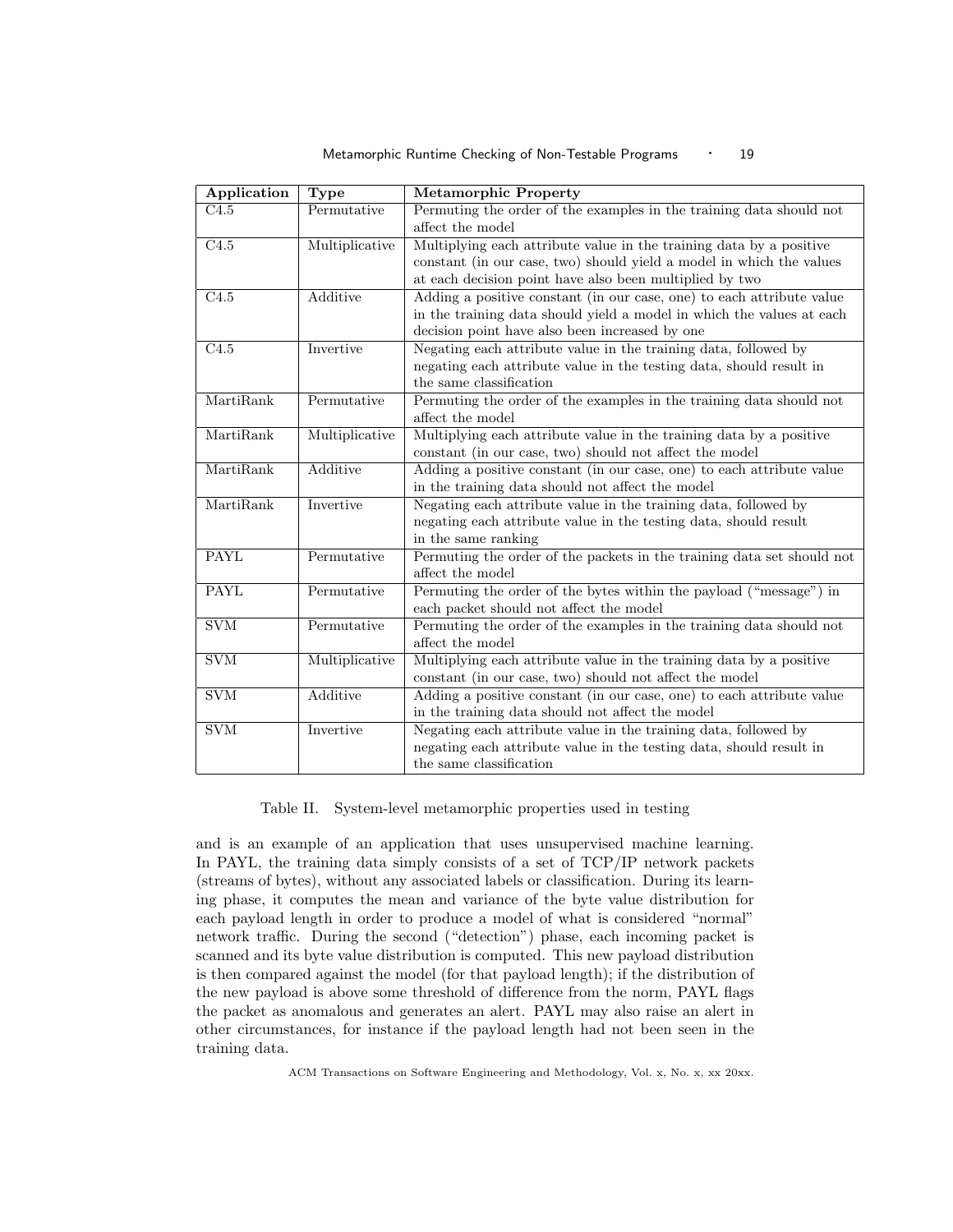| ID                       | App.                      | Function        | <b>Function Description</b>       | <b>Metamorphic Property</b>                |  |  |
|--------------------------|---------------------------|-----------------|-----------------------------------|--------------------------------------------|--|--|
| $\overline{C1}$          | $\overline{C4.5}$         | FormTree        | Creates a decision tree           | Permuting the order of the examples        |  |  |
|                          |                           |                 |                                   | in the training data should not affect     |  |  |
|                          |                           |                 |                                   | the tree                                   |  |  |
| C2                       | C4.5                      | FormTree        | Creates a decision tree           | Multiplying each element in the training   |  |  |
|                          |                           |                 |                                   | data by a constant should yield the same   |  |  |
|                          |                           |                 |                                   | tree, but with the values at decision      |  |  |
|                          |                           |                 |                                   | points also increased                      |  |  |
| $\overline{C3}$          | C4.5                      | FormTree        | Creates a decision tree           | Negating each element in the training data |  |  |
|                          |                           |                 |                                   | should yield the same tree, but with the   |  |  |
|                          |                           |                 |                                   | values at decision points negated and the  |  |  |
|                          |                           |                 |                                   | comparison operators reversed              |  |  |
| $\overline{C4}$          | $\overline{C4.5}$         | Classify        | Classifies an example             | Multiplying the values in the example      |  |  |
|                          |                           |                 |                                   | should yield the same classification if    |  |  |
|                          |                           |                 |                                   | the values at decision points are also     |  |  |
|                          |                           |                 |                                   | similarly increased                        |  |  |
| $\overline{\mathrm{M1}}$ | MartiRank                 | pauc            | Computes the "quality"            | If the ranking is reversed, the quality    |  |  |
|                          |                           |                 | [Hanley and McNeil 1982] of a     | should be equal to one minus the original  |  |  |
|                          |                           |                 | ranking                           | result                                     |  |  |
| $\overline{M2}$          | MartiRank                 | sort_examples   | Sorts a set of examples based     | Permuting the order of the elements and    |  |  |
|                          |                           |                 | on a given comparison function    | negating them returns the same result,     |  |  |
|                          |                           |                 |                                   | but with the elements in the reverse order |  |  |
| M <sub>3</sub>           | MartiRank                 | sort_examples   | Sorts a set of examples based     | Multiplying the elements by a constant     |  |  |
|                          |                           |                 | on a given comparison function    | should return the same result              |  |  |
| $\overline{M4}$          | MartiRank                 | insert_score    | Inserts a value into an array     | Calling the function a second time with    |  |  |
|                          |                           |                 | used to hold top N scores         | the same value to be inserted should not   |  |  |
|                          |                           |                 |                                   | affect the array of scores                 |  |  |
| $\overline{P1}$          | <b>PAYL</b>               | $computerCP-$   | Computes probability of different | Changing the byte values and permuting     |  |  |
|                          |                           | LenProb         | lengths of TCP packets            | their order should not change the results  |  |  |
| P <sub>2</sub>           | <b>PAYL</b>               | testTCPModel    | Returns the distance between an   | Permuting the order of the elements in     |  |  |
|                          |                           |                 | instance and the corresponding    | the model and multiplying all values by    |  |  |
|                          |                           |                 | "normal" instance in the model    | a constant c should affect the             |  |  |
|                          |                           |                 |                                   | result by a factor of $c$                  |  |  |
| $\overline{S1}$          | <b>SVM</b>                | buildClassifier | Creates a model from a set of     | Randomly permuting the order of the        |  |  |
|                          |                           |                 | instances (training data)         | instances should yield the same model      |  |  |
| $\overline{S2}$          | $\overline{\mathrm{SVM}}$ | buildClassifier | Creates a model from a set of     | Negating the values of the instances       |  |  |
|                          |                           |                 | instances (training data)         | should yield the same model but with       |  |  |
|                          |                           |                 |                                   | all values negated                         |  |  |
| $\overline{S3}$          | $\overline{\mathrm{SVM}}$ | buildClassifier | Creates a model from a set of     | Adding a constant to the values of         |  |  |
|                          |                           |                 | instances (training data)         | the instances should yield the same        |  |  |
|                          |                           |                 |                                   | model but with all values increased        |  |  |
| $\overline{S4}$          | $\overline{\mathrm{SVM}}$ | SVMOutput       | Computes output (distance from    | If all instances in model have values      |  |  |
|                          |                           |                 | hyperplane) for given instance    | negated, and given instance does as        |  |  |
|                          |                           |                 |                                   | well, the output should stay the same      |  |  |

Table III. Function-level metamorphic properties used in testing

## 7.3 Experimental Setup

In these experiments, mutation testing was used to systematically insert defects into the source code; the goal was to determine whether the mutants could be killed (i.e., whether the defects could be detected) using our approach. Mutation testing has been shown to be suitable for evaluation of effectiveness, as experiments comparing mutants to real faults have suggested that mutants are a good proxy for comparisons of testing techniques [Andrews et al. 2005]. These mutations fell into three categories: (1) comparison operators were switched to their logical opposites, e.g., "less than" was switched to "greater than or equal"; (2) mathematical operators were switched to their opposites,  $e.g.,$  addition was switched to subtraction; and (3) off-by-one errors were introduced for loop variables, array indices, and other calculations that required adjustment by one. Based on our discussions with the researchers who implemented MartiRank and PAYL, we chose these types of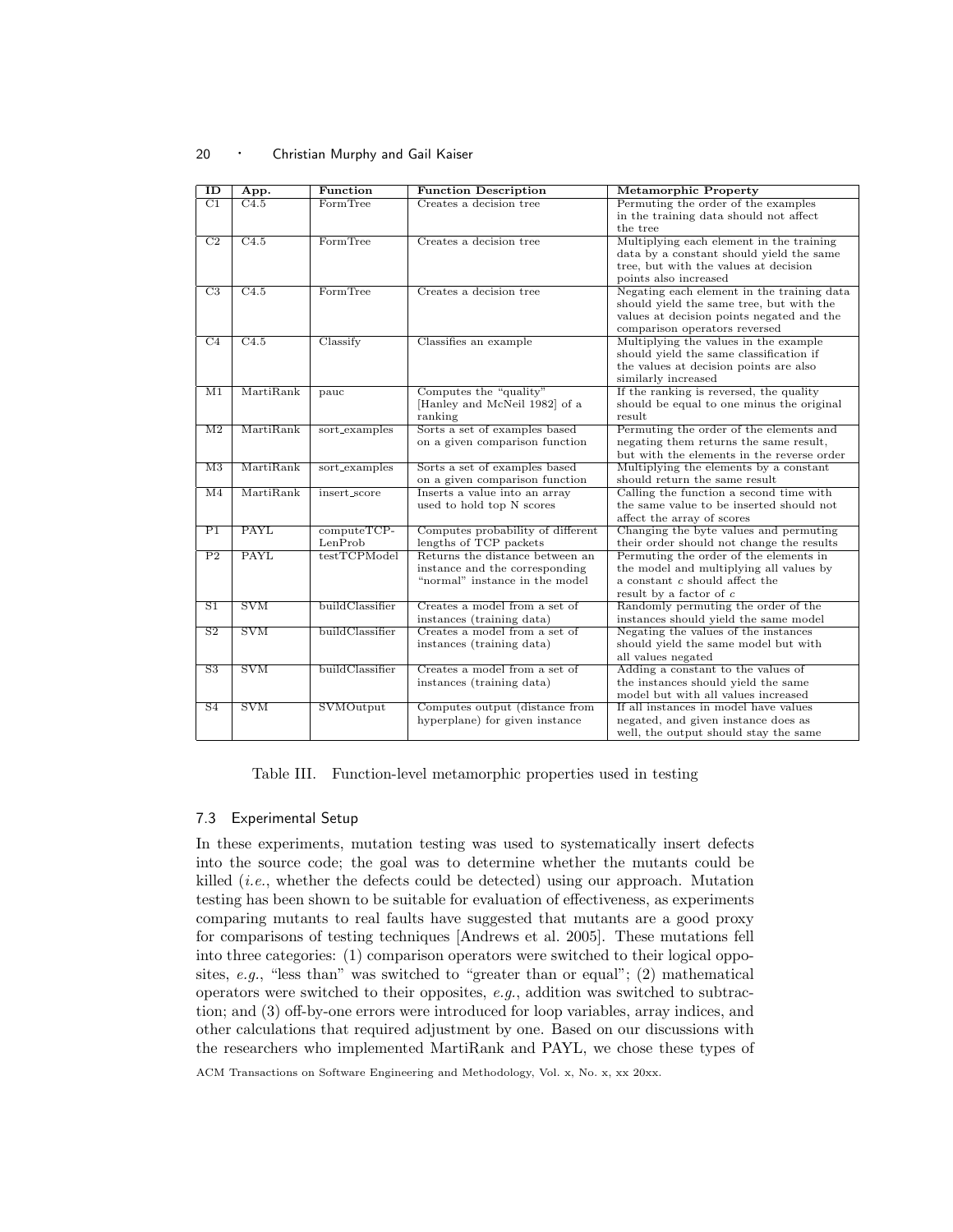mutations because we felt that these represented the types of errors most likely to be made in these types of applications. All functions in the programs were candidates for the insertion of mutations; each variant that we created had exactly one mutation  $(i.e.,$  we did not create any program variants with more than one mutation).

To determine which variants were suitable for testing, the output of each was compared to the output of the application with no mutants, which was considered the "gold standard". To obtain this initial output, we used the following data sets: for SVM and C4.5, the "iris" data set from the UC-Irvine repository [Newman et al. 1998] (150 examples, five attributes); for MartiRank, a real-world data set from the prototype electrical device failure application described in Section 2, containing 10,000 examples and 119 attributes; and for PAYL, network traffic on our department's LAN over a one-hour period (2790 examples). If the outputs of the gold standard and the variant were the same, the mutation would be considered unsuitable for testing, since the mutation may not have been on the execution path, or may have been an "equivalent mutant" that did not affect the overall output. Additionally, if the mutation yielded a fatal error (crash), an infinite loop, or an output that was clearly wrong (for instance, being nonsensical to someone familiar with the application, or simply being blank), that variant was also discarded since our approach would not be needed to detect such defects.

Once we determined which mutant variants could be used for our experiment, we then used the guidelines set forth in [Murphy et al. 2008] and described above in Section 4 to devise system-level metamorphic properties for the entire applications. These properties are described in Table II. We verified each of these properties with the "gold standard" to ensure that they actually would hold.

Next we investigated the source code, determined the metamorphic properties at the function-level, and verified that they would also hold in the "gold standard". Note that we are not the developers of any of the four applications used in the experiment, so we did not have particularly intimate knowledge of the code (we did, admittedly, have direct access to the developers of MartiRank and PAYL). Even without being very familiar with the code, though, when it came to identifying metamorphic properties for use in the experiment, we were able to use the guidelines described above. The function-level metamorphic properties are listed in Table III; note that these properties are not necessarily the same as the ones for the entire system, they are separate properties that apply to the particular selected functions. Each of the applications used in this experiment had the same number of systemlevel and function-level metamorphic properties specified (four for SVM, C4.5, and MartiRank; two for PAYL).

For each variant, we first used metamorphic testing with only the system-level properties to see whether the violation of the properties would be detected. If so, then the mutant was considered to be killed. We then repeated this for the function-level metamorphic testing using the Columbus framework for Metamorphic Runtime Checking.

Since Metamorphic Runtime Checking extends system-level metamorphic testing by adding the ability to test function-level properties, it is obvious that Metamorphic Runtime Checking will be at least as effective in revealing the defects in these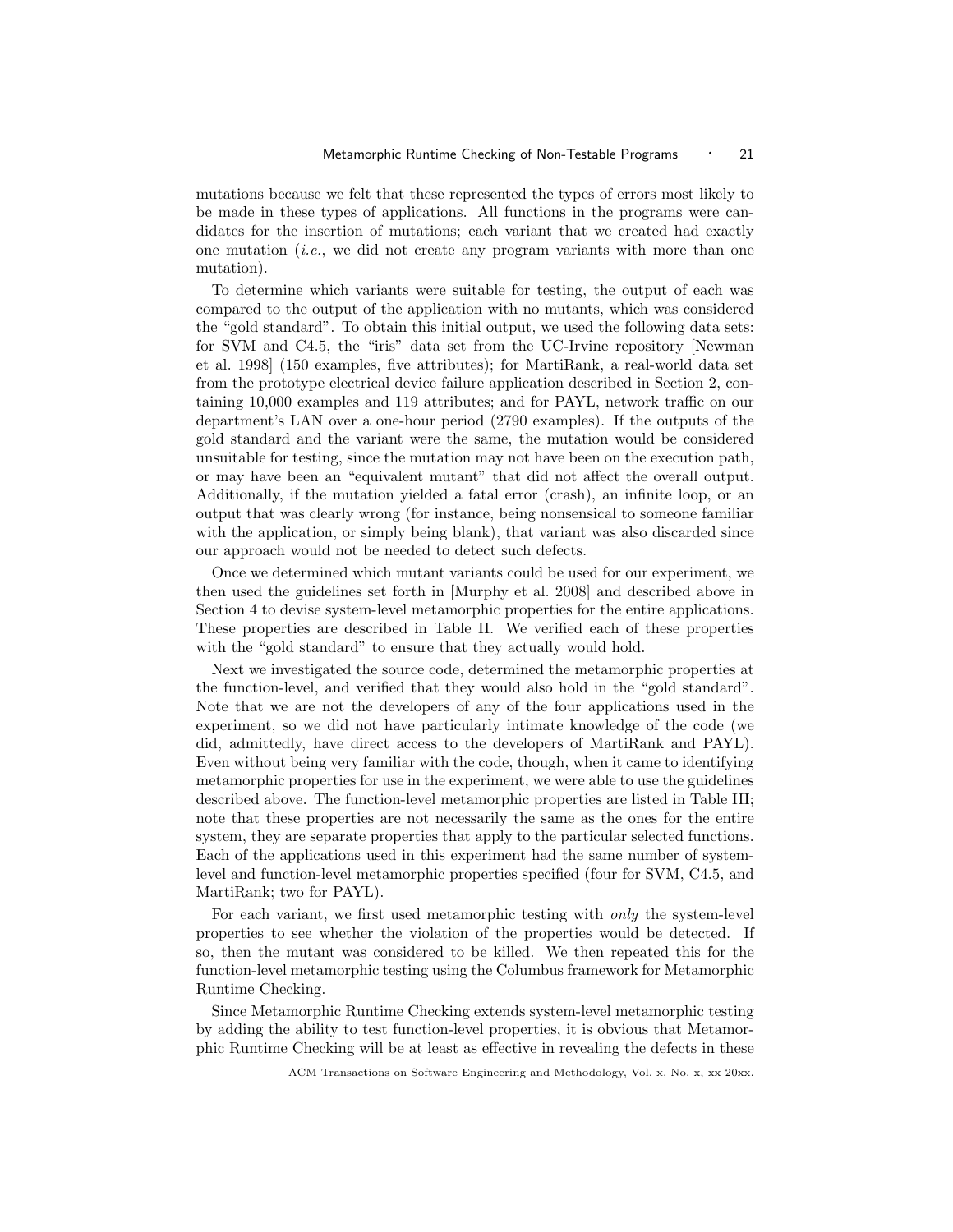applications. The goal of this experiment is to measure how much more effective it will be, and analyze the results and understand why some defects are more likely to be found than others.

## 7.4 Findings

Overall, as shown in Table IV, Metamorphic Runtime Checking detected 189 of the 222 defects, compared to 145 detected when using the approach based on systemlevel metamorphic properties alone; this is an improvement of 30%.

|             |                |                                            | Mutants killed with |  |  |
|-------------|----------------|--------------------------------------------|---------------------|--|--|
|             | Total          | Metamorphic Runtime<br>Mutants killed with |                     |  |  |
| Application | <b>Mutants</b> | System-level properties                    | Checking            |  |  |
| C4.5        | 28             | 27 (96%)                                   | 27 (96%)            |  |  |
| MartiRank   | 69             | 50(72%)                                    | 61 $(88%)$          |  |  |
| <b>PAYL</b> | 40             | 2(5%)                                      | 29(73%)             |  |  |
| <b>SVM</b>  | 85             | 66 (77%)                                   | 72(85%)             |  |  |
| Total       | 222            | 145 $(65%)$                                | 189 (85%)           |  |  |

Table IV. Comparison of Results

## 7.5 Analysis

In this section, we analyze the results of the Metamorphic Runtime Checking experiment and comment on the sensitivity of the results with respect to the different metamorphic properties used.

The improvement shown for the testing of PAYL is admittedly low-hanging fruit, since the system-level approach had very little success. In particular, only very basic properties could be used: permuting the ordering of the input data (which were network packets), and permuting the ordering of the bytes within those packet payloads. It was not possible to conduct system-level metamorphic tests based on modifying the values of the bytes inside the payloads (say, increasing them), not because of a limitation of the approach, but because the application itself only allowed for particular syntactically and semantically valid inputs that reflected what it considered to be "real" network traffic. However, once we could use Metamorphic Runtime Checking to put the metamorphic tests "inside" the application, we were able to circumvent such restrictions and perform tests using properties of the functions that involved changing the byte values. Thus, we were able to create more complex metamorphic tests that revealed 27 additional defects.

In SVM, permuting the function input (property S1) was particularly effective in killing the off-by-one mutants not detected by system-level testing. In these mutations, for-loops omitted either the first or last value in an array, thus the mathematical calculations would yield different results because different permutations meant that different elements were being left out. For instance, consider a function  $f(A) = \sum$ i  $A_i$ , where  $A$  is an array of values. One would expect that

permuting the order of the elements in A would not affect the result. But clearly if, say, the first element of A is not included in the sum, then permuting the elements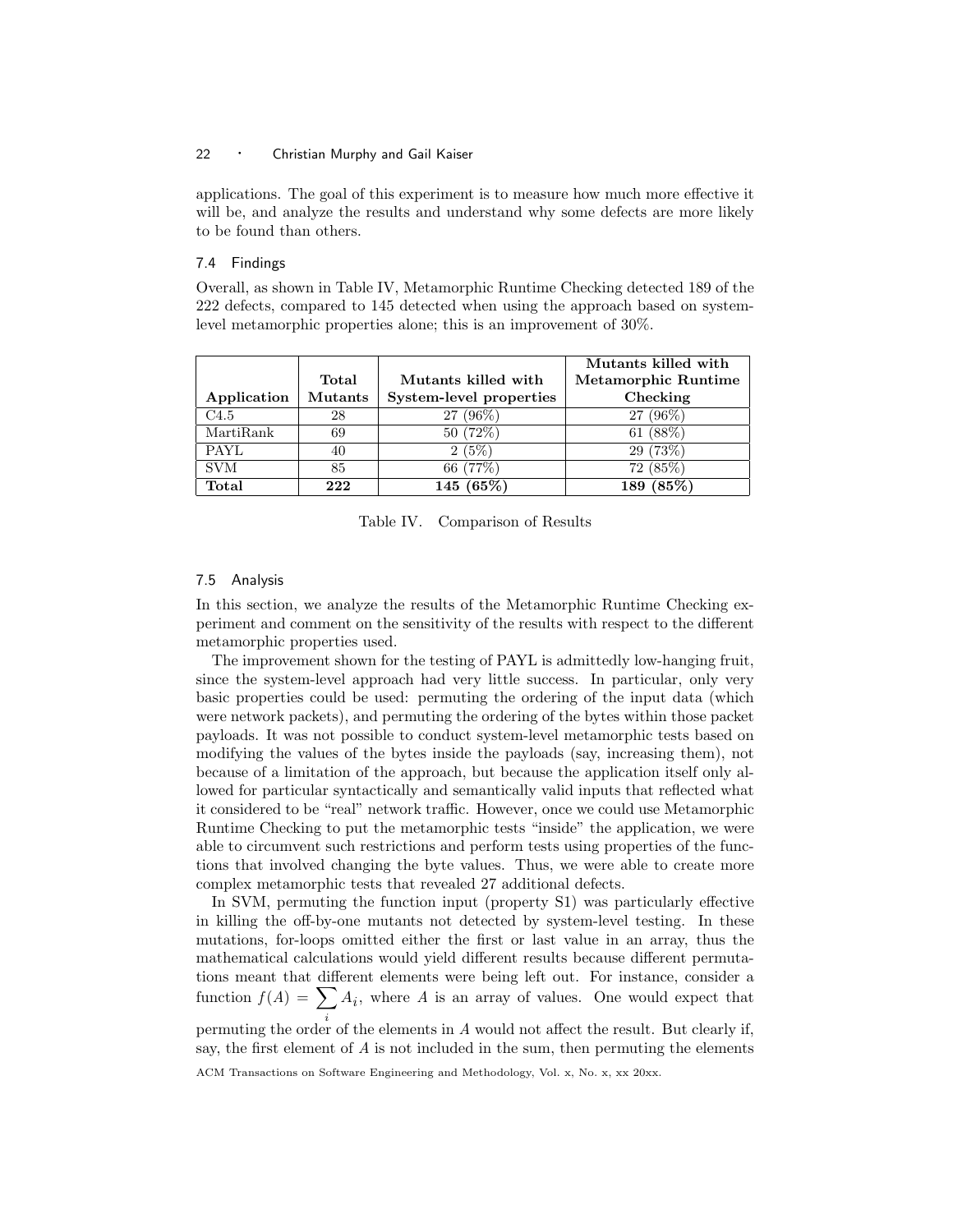will put a different one first, and thus the result will change, in violation of the metamorphic property.

For C4.5 and MartiRank, the metamorphic properties based on multiplication (C2, C4, and M3) were unable to reveal any new defects. The explanation is that for the operations that were changed by the mutations, they would still yield the expected results because of the distributive properties of multiplication. Consider, for an example, a function  $f(x, y) = x + y$ . We would expect it to have the metamorphic property  $f(2x, 2y) = 2f(x, y)$ . Now consider a mutation of this function in which the plus sign has been replaced with a minus sign:  $f'(x, y) = x$ . y. Although there is an defect in the code, clearly the metamorphic property  $f'(2x, \theta)$  $2y = 2f'(x, y)$  still holds; thus, the metamorphic property based on multiplication would not show a violation.

However, this is not necessarily the case for addition (property S3), which does not have similar distributive properties. Consider the same function  $f(x, y) = x$ + y. We would expect it to have the metamorphic property  $f(x + 2, y + 2) = x$  $+ 2 + y + 2 = f(x, y) + 4$ . Now consider the same mutation of this function in which the plus sign has been replaced with a minus sign:  $f'(x, y) = x - y$ . Now the metamorphic property  $f'(x + 2, y + 2) = f'(x, y) + 4$  no longer holds, because  $f'(x + 2, y + 2) = x + 2 - (y + 2) = x - y = f'(x, y);$  thus, the metamorphic property based on addition would show a violation. This property is more effective in applications based on calculation and computation (like SVM) than it is in applications based on comparison and sorting (like MartiRank).

#### 7.6 Discussion

The most interesting result was that many of the newly discovered defects were in functions other than the ones in which the metamorphic properties were actually being checked (we could not check all functions because not all functions have metamorphic properties). The defects actually existed outside those functions, but put the system into a state in which the metamorphic property of the function would be violated. For instance, the *pauc* function in MartiRank uses an array of numbers (which is part of the application state) and performs a calculation on them to determine the "quality" [Hanley and McNeil 1982] of the ranking, returning a normalized result *(i.e., between 0 and 1)*. One of the metamorphic properties of that calculation (property M1) is that reversing the order of the values in the array should produce the "opposite" result, *i.e.*,  $pace(A) = 1$  -  $pace(A')$  where A' is the array in which the values of A are in reverse order. However, a defect in a separate function that deals with how the array was populated caused this property to be violated because the data structure holding the array itself was in an invalid state, even though the code to perform the calculation was in fact correct (we know this, of course, because we know where the defect was seeded in that case).

In particular, the values in the array were being stored in a doubly-linked list, so that MartiRank could calculate the "quality" of the list by looking at it forwards (ascending) and backwards (descending). One mutation in the function that created the linked list caused some of the links to "previous" nodes to point to the wrong ones, as in Figure 6. In this case, traversing the linked list in the forward direction would give ABCDE, but backwards would give EDBCA. The metamorphic property that  $pace(A) = 1$  -  $pace(A')$  would only hold if A' were, in fact, the exact opposite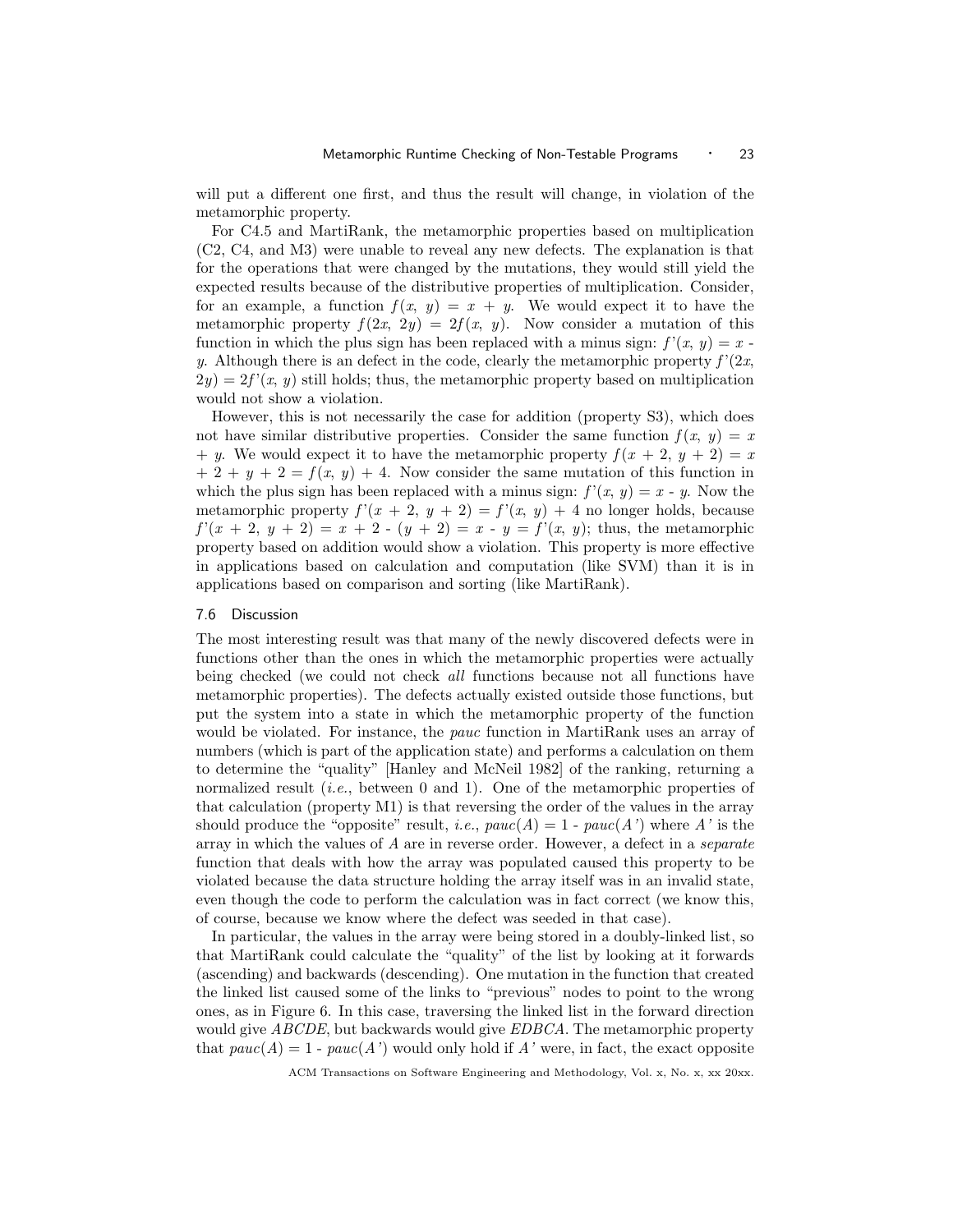

Fig. 6. A doubly-linked list in which elements B, C, and D point to the wrong nodes. The defect that caused this error was detected using a metamorphic property of another function.

ordering of A, but clearly in this case it is not. Note that in this case, Metamorphic Runtime Checking detected a defect caused by an invalid application state, and not a defect in the function under test itself (i.e., the one with the metamorphic property).

Property M1 was very effective at detecting the defects that had not been found using the system-level approach (including the one described above), especially those related to math operator defects in MartiRank. In particular, the system-level metamorphic properties only considered how the results of different calculations compared to each other, but not their actual values. Consider a simple defect in the system such that the *pauc* function used to calculate the quality of the ranking (described above) returns a value that is 0.1 more than it should be. At the system level, the properties that were specified could not access the value returned by pauc, since the results of the individual calculations were not directly reflected in the program output. Rather, the properties at this level were only influenced by relationships such as: if  $pauc(A) > pauc(B)$ , then  $pauc(A') < pauc(B')$ , where  $A'$  and  $B'$  are the inverse orderings of A and B, respectively. Even though the function was producing the wrong result (due to the error in the doubly-linked list, as described above), this system-level property still held. However, when we used Metamorphic Runtime Checking, we could see that there was a violation in the property of pauc, revealing the defect.

These results demonstrate the real power of our testing technique: without much knowledge of the details of the entire implementation, we were able to detect many of the defects by simply specifying the expected behavior of particular functions, even though the defects were not always in those functions; rather, those defects created violations of the metamorphic properties because they put the system into an invalid state. Although we have yet to demonstrate this quantitatively, alternative approaches to detecting such invalid states (such as checking data structure integrity [Demsky and Rinard 2003] or algebraic specifications [Nunes et al. 2006]) require more intimate familiarity with the source code, such as the details of pointer references or data structures, or dependencies between variables, as opposed to simply specifying how a function should behave when its inputs are modified, using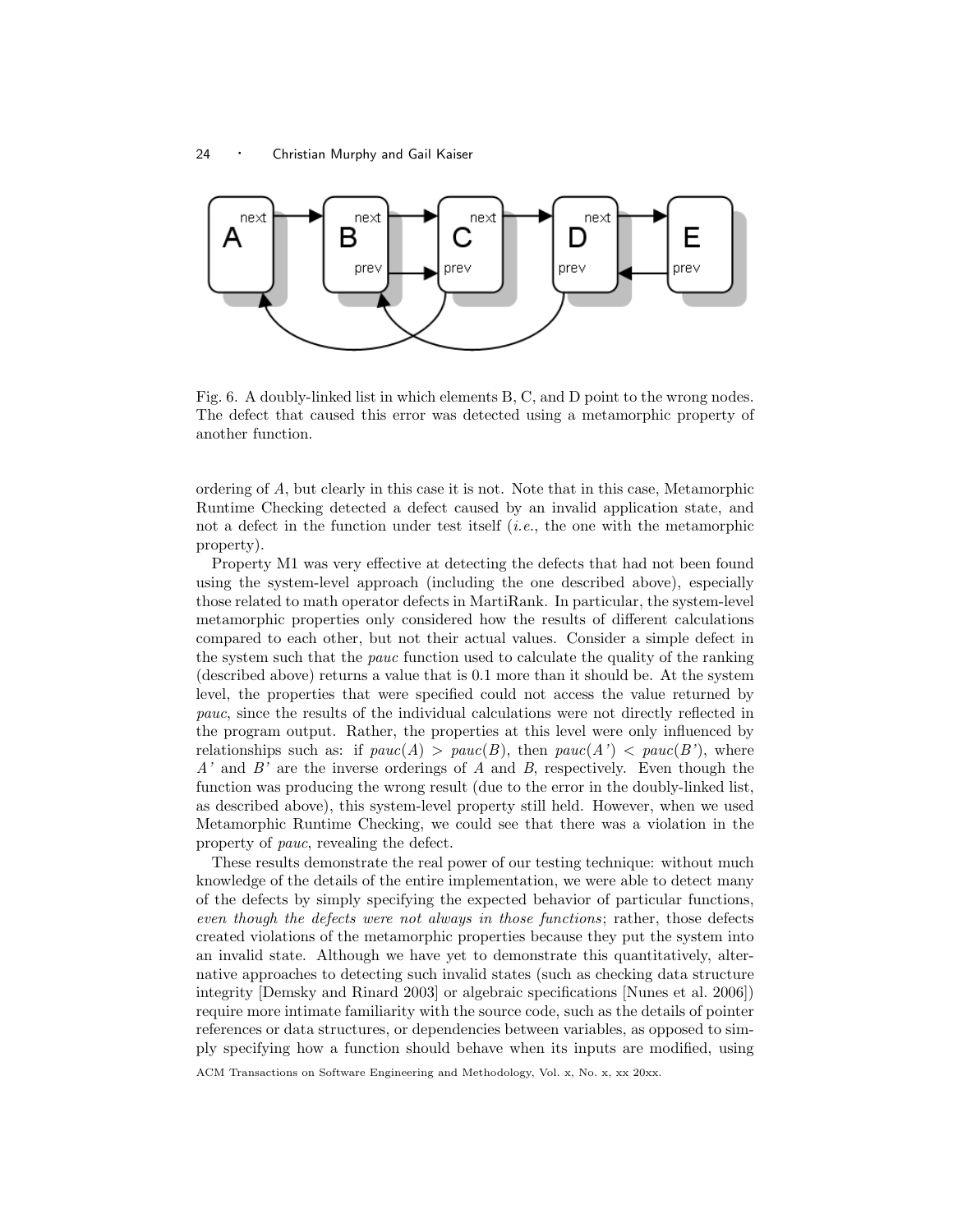the guidelines described above to identify metamorphic properties.

# 8. EFFECT ON TESTING TIME

Although Metamorphic Runtime Checking is more effective at detecting defects than metamorphic testing based on system-level properties alone, this checking of the properties comes at a cost, particularly if the tests are run frequently. In system-level metamorphic testing, the program needs to be run once more with the transformed input, and then each metamorphic property is checked exactly once (just at the end of the program execution). In Metamorphic Runtime Checking, though, each property can be checked numerous times, depending on the framework configuration and the number of times each function is called.

During our empirical studies, we measured the impact of the Columbus framework on the time it took to conduct testing. We instrumented the functions listed in Table III and varied the probability  $\rho$  with which a metamorphic test would be executed while the application ran. In order to get a better measurement of the upper bounds of the effect of Metamorphic Runtime Checking, we did not place any limits on the maximum allowable performance overhead or on the number of simultaneous test processes.

Tests were conducted on a server with a dual-core 3GHz CPU running Ubuntu 7.10 with 2GB RAM. Table V and Figure 7 show the results of the experiment, with  $\rho$  equal to 0% (with the functions instrumented but no tests executed), 25%, 50%, 75%, and 100% (with all instrumented function calls resulting in tests).

| Application               | Number of tests | $\rho = 0\%$ | $\rho = 25\%$ | $\rho = 50\%$ | $\rho = 75\%$ | $\rho = 100\%$ |
|---------------------------|-----------------|--------------|---------------|---------------|---------------|----------------|
| C4.5                      | 4.719           | 14.3s        | 17.8s         | 19.3s         | 20.6s         | 22.9s          |
| MartiRank                 | 26.791          | 22.6s        | 32.9s         | 43.2s         | 52.1s         | 60.7s          |
| PAYL                      | 2.300           | 1.5s         | 4.4s          | 7.4s          | 10.5s         | 13.5s          |
| $\overline{\mathrm{SVM}}$ | 13.694          | 5.7s         | 26.0s         | 47.0s         | 66.1s         | 83.6s          |

Table V. Results of Performance Tests. The five rightmost columns indicate the time to complete execution with different values of  $\rho$ .

The linear nature of the resulting graphs indicates that, as one would expect, the overhead increases linearly with the number of tests that are executed. The slope of the lines results from a combination of the number of tests that are run and the implementation language: the line for SVM is very steep because many tests were run and the overhead is greater for Java applications (since Java does not have any "fork" utility, it needed to be implemented via a Java Native Interface call, which added extra overhead); the line for C4.5 is less steep because fewer tests were run and there is less overhead for C.

On average, the performance overhead for the Java applications was around 5.5ms per test; for C, it was only 1.5ms per test. This cost is mostly attributed to the time it takes to create the sandbox and fork the test process.

This impact can certainly be substantial from a percentage overhead point of view if many tests are run in a short-lived program, and some ML programs can run for hours or even days, so care must be taken in configuring the framework. However, for the programs we investigated in our study, the overhead was typically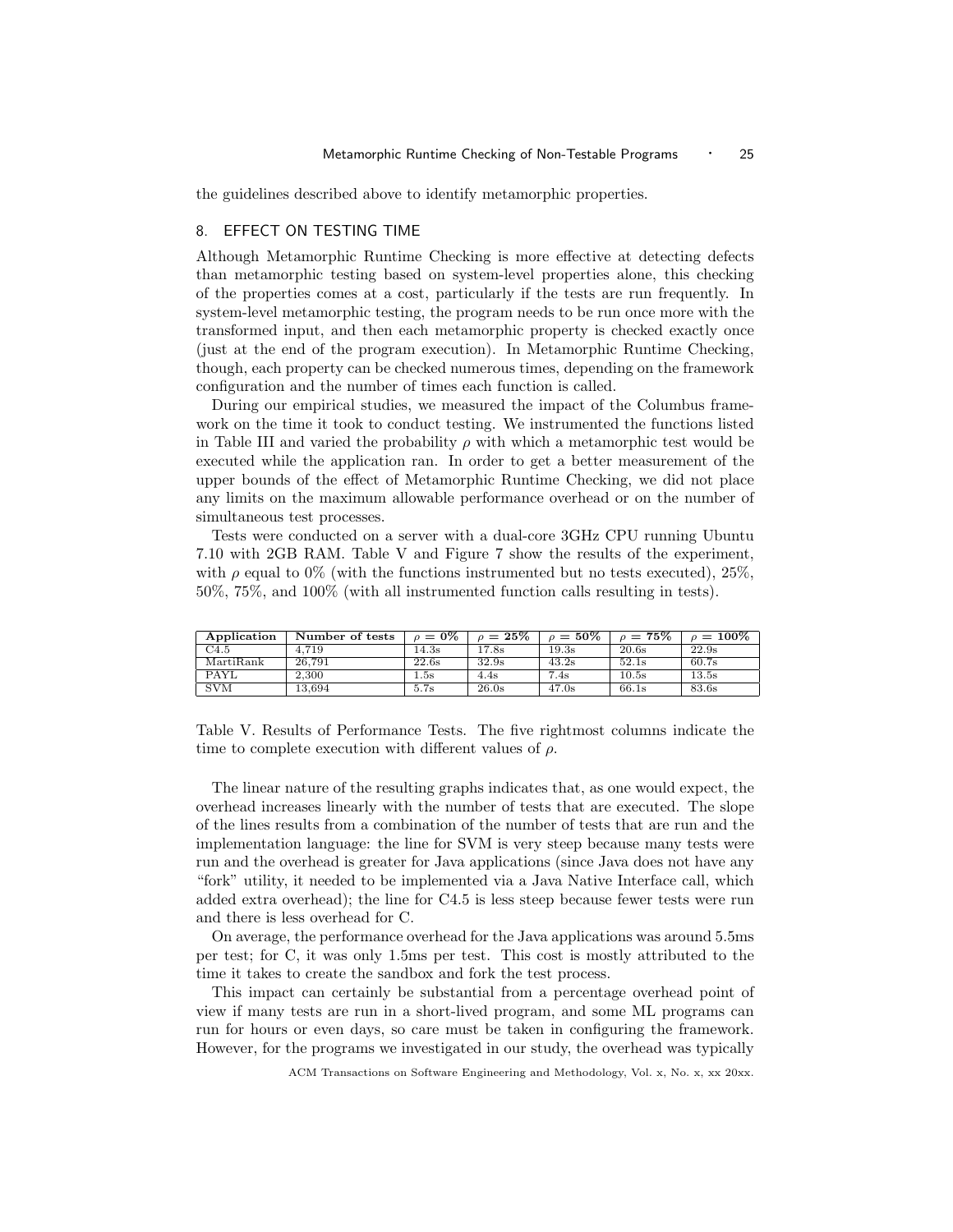

Fig. 7. Graph indicating performance overhead caused by different values of  $\rho$  for the different applications.

on the order of a few minutes, which we consider a small price to pay for detecting that the output of the program was incorrect.

# 9. RELATED WORK

#### 9.1 Testing Non-Testable Programs

Baresi and Young's 2001 survey paper [Baresi and Young 2001] describes various approaches to testing software without a test oracle. Some of those approaches are described here:

Programming languages such as ANNA [Luckham and Henke 1984] and Eiffel [Meyer 1992], as well as C and Java, have built-in support for assertions that allow programmers to check for properties at certain control points in the program [Leveson et al. 1990; Rosenblum 1995]. In Metamorphic Runtime Checking, the tests can be considered runtime assertions; however, approaches using assertions typically address how variable values relate to each other, but do not describe the relation between sets of inputs and sets of outputs, as we do in metamorphic testing. Additionally, the assertions in those languages are not allowed to have side effects; in our approach, the tests are allowed to have side effects (in fact they almost certainly will, since the function is called again), but these side effects are hidden from the user. Last, complex assertions (such as checking for data structure integrity [Demsky and Rinard 2003]) typically preempt the application by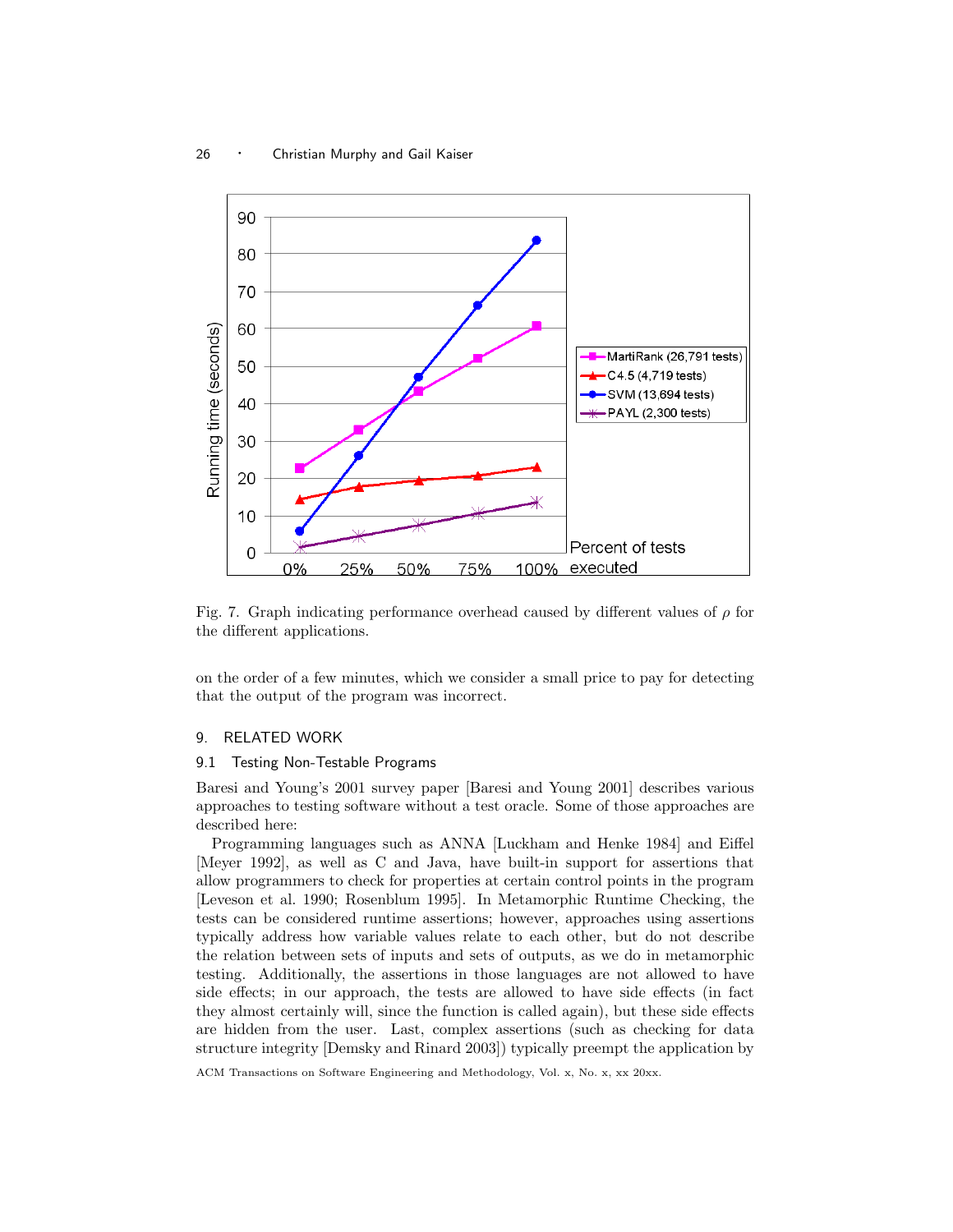running sequentially with the rest of the program, whereas in Metamorphic Runtime Checking the program is allowed to proceed while the properties are checked in parallel.

Extrinsic Interface Contracts are similar to assertions except that, rather than embedding the specifications in the source code, they are kept separate from the implementation, as in the programming language ADL [Sankar and Hayes 1994]. Another example would be algebraic specifications [Cody Jr. and Waite 1980], which are similar to metamorphic properties, though algebraic specifications often declare legal sequences of function calls that will produce a known result, typically within a given data structure  $(e,q. pop(push(X)) == X$  in a Stack), but do not describe how a particular function should react when its input is changed. The runtime checking of algebraic specifications has been explored in [Nunes et al. 2006] and [Sankar 1991], though neither work considered the particular issues that arise from testing without oracles, or issues related to side effects. Even in the cases in which algebraic specifications are used to act as oracles, work to date has focused primarily on consistency checking of abstract data types [Sankar et al. 2003] and has not sought to create (pseudo-)oracles for applications and functions that do not otherwise have them.

Formal specification languages like Z [Abrial 1980] or Alloy [Jackson 2002] can be used to declare the specific properties of the application, typically in advance of the implementation to communicate intended behavior to the developers. However, Baresi and Young point out that a challenge of using specification languages as oracles is that "effective procedures for evaluating the predicates or carrying out the computations they describe are not generally a concern in the design of these languages", i.e., the language may not be powerful enough to describe how to know whether the implementation is meeting the specification. Although previous work has demonstrated that formal specification-based assertions can be effective in acting as test oracles [Coppit and Haddox-Schatz 2005], the specifications need to be complete in order to be of practical use in the general case, as pointed out in [Sankar et al. 2003].

Using debugging or trace tools to observe the execution of an application may indicate whether or not it is functioning correctly, if for instance it is conforming to certain properties (like a sequence of execution calls or a change in variable values) that are believed to be related to correct behavior; or, conversely, to see if it is not conforming to these properties. We have, in fact, investigated this technique previously with some success [Murphy and Kaiser 2008], but noted that often the creation of an oracle to tell if the trace is correct can be just as difficult as creating an oracle to tell if the output is correct in the first place, assuming it is even possible at all.

## 9.2 Testing Machine Learning Applications

Although there has been much work that applies machine learning techniques to software engineering in general and software testing in particular  $(e.g.,$  [Briand 2008], [Cheatham et al. 1995], [Zhang and Tsai 2003], etc.), we are not currently aware of any work in the reverse sense: applying software testing techniques to machine learning applications, particularly those that have no reliable test oracle. Orange [Demsar et al. ] and WEKA [Witten and Frank 2005] are two of several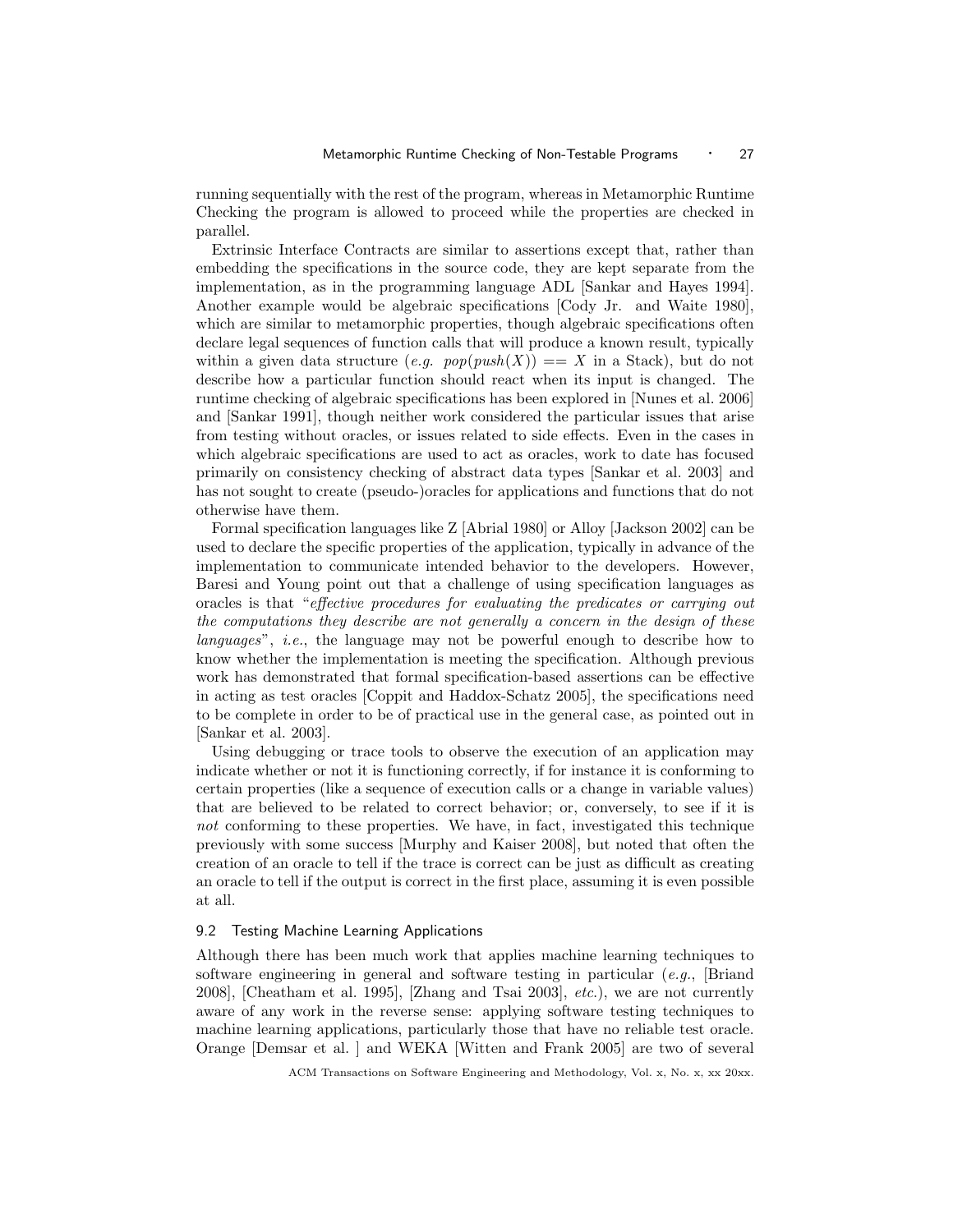frameworks that aid ML developers, but the testing functionality they provide is focused on comparing the quality of the results, and not evaluating the "correctness" of the implementations. Repositories of "reusable" data sets have been collected (e.g., the UCI Machine Learning Repository [Newman et al. 1998]) for the purpose of comparing result quality, *i.e.*, how accurately the algorithms predict, but not for the software engineering sense of testing: an implementation may predict very well, but still have defects.

Testing of intrusion detection systems [Mell et al. 2003; Nicholas et al. 1996], intrusion tolerant systems [Madan et al. 2004], and other security systems [Balzarotti et al. 2008] has typically addressed quantitative measurements like overhead, false alarm rates, or ability to detect zero-day attacks, but does not seek to ensure that the implementation is free of defects, as we do here.

## 9.3 Metamorphic Testing

Beydeda [Beydeda 2006] first brought up the notion of combining metamorphic testing and self-testing components so that an application can be tested at runtime, but did not investigate an implementation or consider the effectiveness on testing applications without oracles. Gotleib and Botella [Gotleib and Botella 2003] have described how the process of metamorphic testing can be conducted automatically, but their work focuses more on the automatic creation of input data that would reveal violations of metamorphic properties, and not on automatically checking that those properties hold after execution.

Test case selection (i.e., choosing the combination of metamorphic properties and functions to test so that defects are most likely to be revealed) in metamorphic testing is detailed in [Chen et al. 2004] and [Mayer and Guderlei 2006]. This can be based on common metrics like statement or path coverage, or test case dominance (where one test case subsumes others). However, test case selection is not necessarily an issue here, since the Metamorphic Runtime Checking approach conducts tests based on the functions that are actually called while the program is running, and does not seek to drive the execution of particular functions.

#### 9.4 Self-Testing Software

While the notion of "self-checking software" is by no means new [Yau and Cheung 1975], much of the recent work in self-testing components has focused on COTS component-based software. This stems from the fact that users of these components often do not have the components' source code and cannot be certain about their quality. Approaches to solving this problem include using retrospectors [Liu and Richardson 1998] to record testing and execution history and make the information available to a software tester, and "just-in-time testing" [Liu and Richardson 2002] to check component compatibility with client software. Work in "built-in-testing" [Wang et al. 2000] has included investigation of how to make components testable [Beydeda 2005; Beydeda and Gruhn 2003; Brenner et al. 2007; Mariani et al. 2004], and frameworks for executing the tests [Denaro et al. 2003; Mao et al. 2007; Merdes et al. 2006], including those in Java programs [Deveaux et al. 2001], or through the use of aspect-oriented programming [Mao 2007]. However, none of these address the issue of testing applications without test oracles, or of using properties of the individual functions to perform system testing.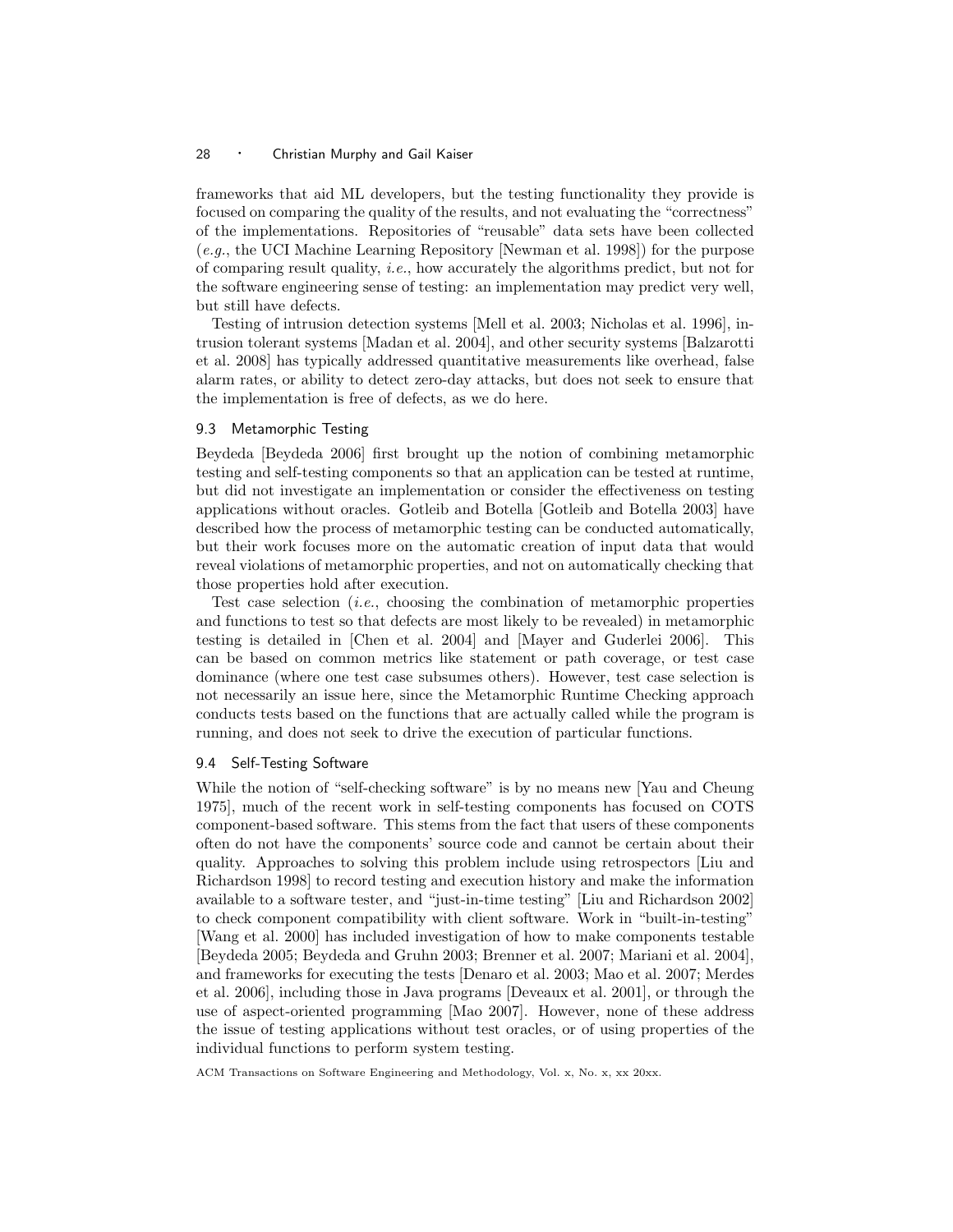Other "perpetual testing" [Osterweil 1996] approaches to testing software as it runs in the field include the monitoring, analysis, and profiling of deployed software, as surveyed in [Elbaum and Hardojo 2004], and in particular tools like Gamma [Orso et al. 2003], Skoll [Memon et al. 2004], and Cooperative Bug Isolation [Liblit et al. 2003]; Columbus differentiates itself from these others by explicitly addressing the problems associated with testing applications without test oracles.

## 10. LIMITATIONS AND FUTURE WORK

The most critical limitation of the current Columbus implementation is that anything external to the application process itself, e.g. database tables, network  $I/O$ , etc., is not included in the sandbox and modifications made by a metamorphic test may therefore affect the external state of the original application. Although this appears to limit the usefulness of the approach, we note, however, that in our testing, the current sandbox implementation (which provides the test process with its own memory space and own view of the file system) would have been sufficient for the applications we tested: none of the applications used an external database, and the metamorphic properties that were checked in the network intrusion detection system PAYL did not involve network I/O. For database-driven applications, it may be possible to automate the creation of sandboxed database tables using copyon-write technology (as in Microsoft SQL Server <sup>9</sup>) or "safe" test case selection techniques that ensure that there will be no permanent changes to the database state as a result of the tests [Willmor and Embury 2005; 2006]; we leave these as future work.

Another implementation issue is that the test functions are called *after* the function to be tested, rather than at the same point in the program execution. This limitation grew out of the necessity to pass the result of the original function call to the test functions. Another reason for this implementation decision is that, since the function calls are in different processes, challenges would arise in comparing the outputs if the results are pointers, which would point to memory in separate process spaces. The possible side effect of our implementation is that the original function call may alter the system state in such a way that the metamorphic property would not be expected to hold by the time the test function is called, possibly introducing false positives. In our testing, none of the selected metamorphic properties fell into this trap, but further investigation needs to be performed to determine how often this problem may arise.

One possible direction for future work lies in fault localization. Because the approach tests individual functions, it will be clear which function's test revealed a violation of its metamorphic properties. However, it may not necessarily be the case that the function itself contains the defect, since the system may be in an invalid state due to a defect in another part of the code (as shown in our experiments). We have begun to investigate other fault localization techniques based on taking process checkpoints, though these are currently outside the scope of this particular work.

Finally, the applications we investigated were all deterministic, but approaches like Statistical Metamorphic Testing [Guderlei and Mayer 2007] and Heuristic Meta-

<sup>9</sup>http://msdn.microsoft.com/en-us/library/ms175158.aspx

ACM Transactions on Software Engineering and Methodology, Vol. x, No. x, xx 20xx.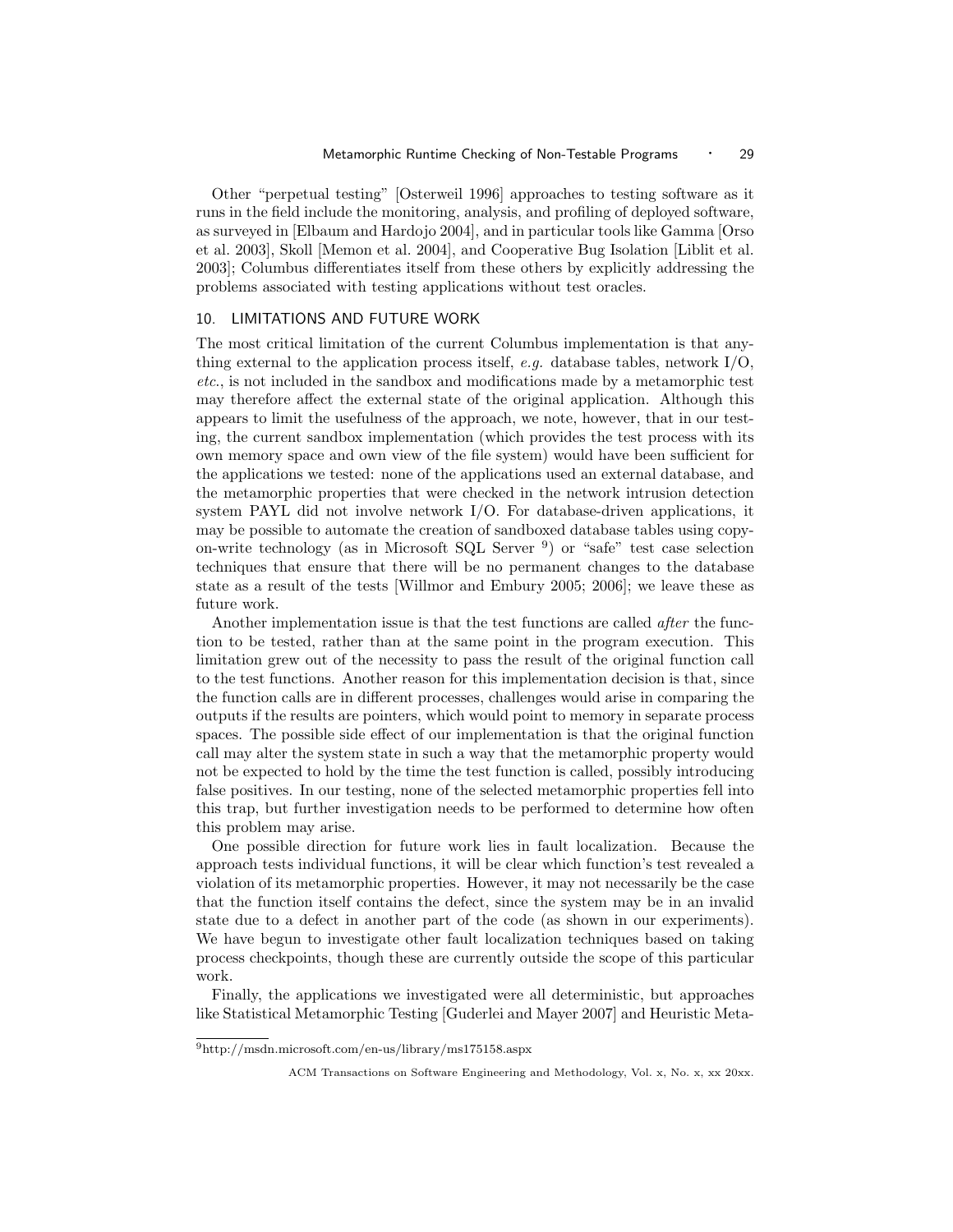morphic Testing [Murphy et al. 2009a] could be incorporated into the framework to address non-determinism. Future work should also explore the application of these techniques to other domains of non-testable programs, such as discrete event simulation, optimization, and other fields of scientific computing.

## 11. CONCLUSION

We have introduced *Metamorphic Runtime Checking*, a new system testing approach based on checking the metamorphic properties of individual functions in applications without test oracles. We have also described an implementation framework called *Columbus*, and shown that this approach improves upon other techniques in which metamorphic testing is conducted based on system-level properties.

This work goes beyond applying a system testing approach to individual functions: rather, we use properties of the functions to conduct system testing, and have shown that such properties can detect defects even in functions that are not themselves being tested.

Addressing the testing of applications without oracles has been identified as a future challenge for the software testing community [Bertolino 2007]. We hope that our findings here help others who are also concerned with the quality and dependability of such non-testable programs.

## ACKNOWLEDGMENTS

The authors would like to thank T.Y. Chen, Lori Clarke, Lee Osterweil, Sal Stolfo, and Junfeng Yang for their guidance and assistance. Sahar Hasan, Lifeng Hu, Kuang Shen, and Ian Vo all contributed to the implementation of the Columbus framework.

#### REFERENCES

Abrial, J. R. 1980. Specification Language Z. Oxford Univ Press.

- Andrews, J. H., Briand, L. C., and Labiche, Y. 2005. Is mutation an appropriate tool for testing experiments? In Proc. of the 27th International Conference on Software Engineering  $(ICSE)$ . 402–411.
- Balzarotti, D., Cova, M., Felmetsger, V., Jovanovic, N., Kirda, E., Kruegel, C., and Vigna, G. 2008. Saner: Composing static and dynamic analysis to validate sanitization in web applications. In Proc. of the 2008 IEEE Symposium on Security and Privacy. 387–401.
- Baresi, L. and Young, M. 2001. Test oracles. Tech. Rep. CIS-TR01 -02, Dept. of Computer and Information Science, Univ. of Oregon.
- Bertolino, A. 2007. Software testing research: Achievements, challenges, dreams. In Proc. of ICSE Future of Software Engineering (FOSE). 85–103.
- Beydeda, S. 2005. Research in testing COTS components built-in testing approaches. In Proc. of the 3rd ACS/IEEE International Conference on Computer Systems and Applications.
- Beydeda, S. 2006. Self-metamorphic-testing components. In Proc. of the 30th Annual Computer Science and Applications Conference (COMPSAC). 265–272.
- Beydeda, S. and Gruhn, V. 2003. The self-testing cots components (STECC) strategy a new form of improving component testability. In Proc. of the Seventh IASTED International Conference on Software Engineering and Applications. 222–227.
- Blum, M. and Kannan, S. 1995. Designing programs that check their work. Journal of the ACM 42, 1 (Jan.), 269–291.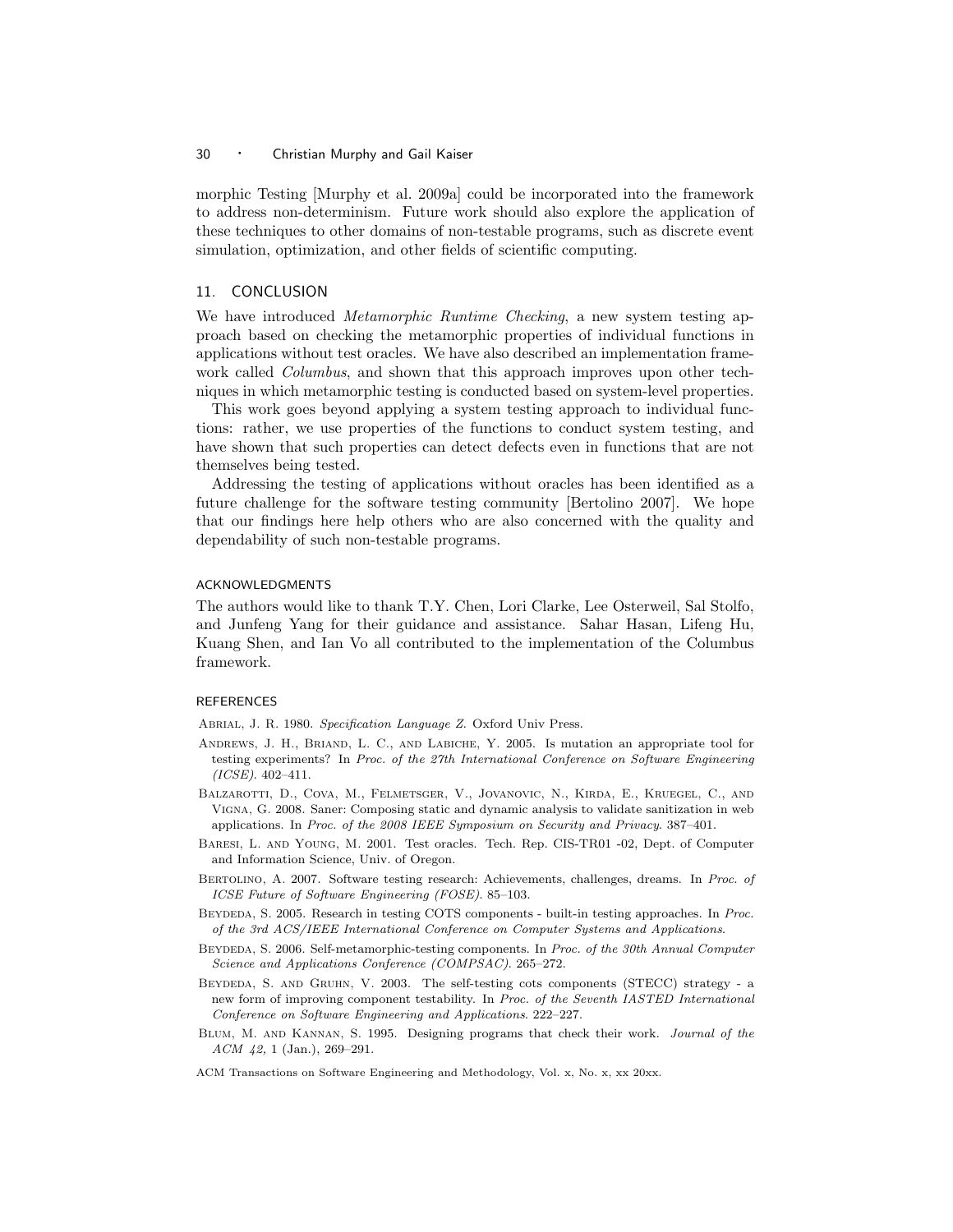- Brenner, D., Atkinson, C., Paech, B., Malaka, R., Merdes, M., and Suliman, D. 2007. Reducing verification effort in component-based software engineering through built-in testing. Information System Frontiers 9, 2-3, 151–162.
- BRIAND, L. 2008. Novel applications of machine learning in software testing. In Proc. of the Eighth International Conference on Quality Software. 3–10.
- BRIN, S. AND PAGE, L. 1998. The anatomy of a large-scale hypertextual web search engine. In Proc. of the Seventh International Conference on the World Wide Web. 107–117.
- Cass, A. G., Lerner, B. S., McCall, E. K., Osterweil, L. J., Sutton Jr., S. M., and Wise, A. 2000. Little-JIL/Juliette: A process definition language and interpreter. In Proc. of the 22nd International Conference on Software Engineering (ICSE). 754–757.
- Chan, W. K., Cheung, S. C., and Leung, K. R. P. H. 2007. A metamorphic testing approach for online testing of service-oriented software applications. International Journal of Web Services Research 4, 1 (April-June), 60–80.
- Cheatham, T. J., Yoo, J. P., and Wahl, N. J. 1995. Software testing: a machine learning experiment. In Proc. of the ACM 23rd Annual Conference on Computer Science. 135–141.
- Chen, T. Y., Cheung, S. C., and Yiu, S. 1998. Metamorphic testing: a new approach for generating next test cases. Tech. Rep. HKUST-CS98-01, Dept. of Computer Science, Hong Kong Univ. of Science and Technology.
- Chen, T. Y., Huang, D. H., Tse, T. H., and Zhou, Z. Q. 2004. Case studies on the selection of useful relations in metamorphic testing. In Proc. of the 4th Ibero-American Symposium on Software Engineering and Knowledge Engineering (JIISIC 2004). 569–583.
- Chen, T. Y., Tse, T. H., and Zhou, Z. Q. 2002a. Fault-based testing without the need of oracles. Information and Software Technology 44, 15, 923–931.
- Chen, T. Y., Tse, T. H., and Zhou, Z. Q. 2002b. Semi-proving: an integrated method based on global symbolic evaluation and metamorphic testing. In Proc. of the International Symposium on Software Testing and Analysis (ISSTA). 191–195.
- Clarke, E. M., Grumberg, O., and Peled, D. 1999. Model Checking. MIT Press.
- Clarke, L. A. and Rosenblum, D. S. 2006. A historical perspective on runtime assertion checking in software development. ACM SIGSOFT Software Engineering Notes 31, 3 (May), 25–37.
- CODY JR., W. J. AND WAITE, W. 1980. Software Manual for the Elementary Functions. Prentice Hall.
- Cohen, M. B., Snyder, J., and Rothermel, G. 2006. Testing across configurations: implications for combinatorial testing. In Proc. of the Second Workshop on Advances in Model-based Software Testing. 1–9.
- COPPIT, D. AND HADDOX-SCHATZ, J. 2005. On the use of specification-based assertions as test oracles. In Proc. of the 29th Annual IEEE/NASA Software Engineering Workshop.
- DAVIS, M. D. AND WEYUKER, E. J. 1981. Pseudo-oracles for non-testable programs. In Proc. of the ACM '81 Conference. 254–257.
- DEMSAR, J., ZUPAN, B., AND LEBAN, G. Orange: From experimental machine learning to interactive data mining. [www.ailab.si/orange], Faculty of Computer and Information Science, University of Ljubljana.
- DEMSKY, B. AND RINARD, M. C. 2003. Automatic data structure repair for self-healing systems. In Proc. of the ACM Conference on Object-Oriented Programming, Systems, Languages, and Applications (OOPSLA).
- Denaro, G., Mariani, L., and Pezz'e, M. 2003. Self-test components for highly reconfigurable systems. In Proc. of the International Workshop on Test and Analysis of Component-Based Systems (TACoS'03), vol. ENTCS 82(6).
- Deveaux, D., Frison, P., and Jezequel, J.-M. 2001. Increase software trustability with selftestable classes in Java. In Proc. of the 2001 Australian Software Engineering Conference. 3–11.
- Elbaum, S. and Hardojo, M. 2004. An empirical study of profiling strategies for released software and their impact on testing activities. In Proc. of the International Symposium on Software Testing and Analysis (ISSTA). 65–75.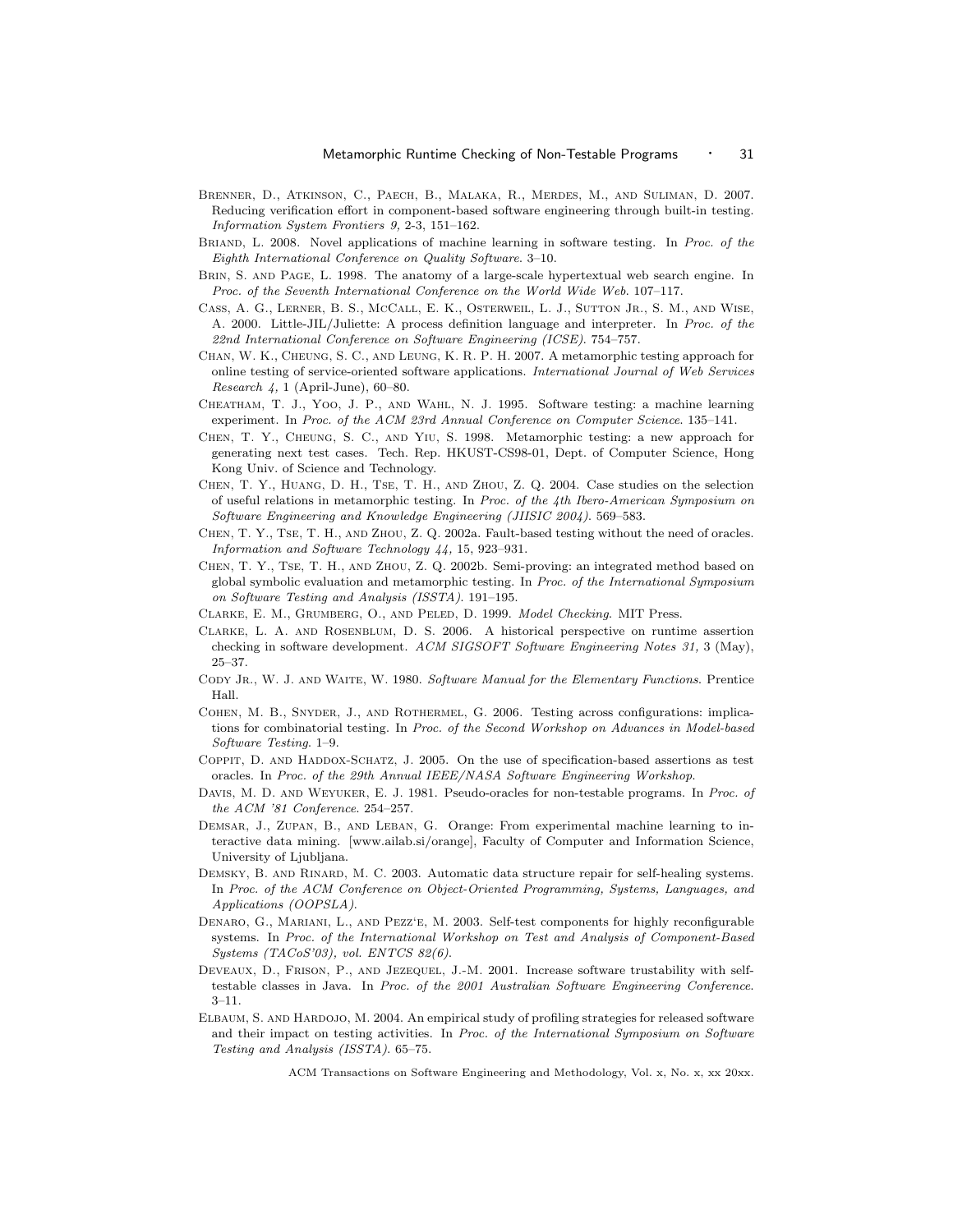- Ernst, M. D., Cockrell, J., Griswold, W. G., and Notkin, D. 1999. Dynamically discovering likely programming invariants to support program evolution. In Proc. of the 21st International Conference on Software Engineering (ICSE). 213–224.
- Evans, G. W., Gor, T. B., and Unger, E. 1996. A simulation model for evaluating personnel schedules in a hospital emergency department. In Proc. of the 28th Conference on Winter Simulation. 1205–1209.
- EVERETT, G. D. AND MCLEOD JR., R. 2007. Software Testing: Testing Across the Entire Software Development Life Cycle. Wiley-IEEE Computer Society Press.
- GABEL, M., JIANG, L., AND SU, Z. 2008. Scalable detection of semantic clones. In Proc. of the 30th International Conference on Software Engineering (ICSE). 321–330.
- GOTLEIB, A. AND BOTELLA, B. 2003. Automated metamorphic testing. In Proc. of 27th Annual International Computer Software and Applications Conference (COMPSAC). 34–40.
- Griffith, R. and Kaiser, G. 2006. A runtime adaptation framework for native C and bytecode applications. In Proc. of the 3rd IEEE International Conference on Autonomic Computing. 93–103.
- Gross, P., Boulanger, A., Arias, M., Waltz, D., Long, P. M., Lawson, C., Anderson, R., Koenig, M., Mastrocinque, M., Fairechio, W., Johnson, J. A., Lee, S., Doherty, F., and Kressner, A. 2006. Predicting electricity distribution feeder failures using machine learning susceptibility analysis. In Proc. of the 18th Conference on Innovative Applications in Artificial Intelligence.
- GUDERLEI, R. AND MAYER, J. 2007. Statistical metamorphic testing testing programs with random output by means of statistical hypothesis tests and metamorphic testing. In Proc. of the Seventh International Conference on Quality Software. 404–409.
- Hamlet, D. 1994. Random testing. Encyclopedia of Software Engineering, 970–978.
- Hangal, S. and Lam, M. S. 2002. Tracking down software bugs using automatic anomaly detection. In Proc. of the 24th International Conference on Software Engineering (ICSE). 291–301.
- HANLEY, J. A. AND MCNEIL, B. J. 1982. The meaning and use of the area under a receiver operating characteristic (ROC) curve. Radiology 143, 29–36.
- Henkel, J. and Diwan, A. 2003. Discovering algebraic specifications from Java classes. In Proc. of the 17th European Conference on Object-Oriented Programming (ECOOP).
- Hu, P., Zhang, Z., Chan, W. K., and Tse, T. H. 2006. An empirical comparison between direct and indirect test result checking approaches. In Proc. of the 3rd International Workshop on Software Quality Assurance. 6–13.
- Jackson, D. 2002. Alloy: a lightweight object modelling notation. ACM Transactions on Software Engineering and Methodology 11, 2, 256–290.
- KNIGHT, J. AND LEVESON, N. 1986. An experimental evaluation of the assumption of independence in multi-version programming. IEEE Transactions on Software Engineering 12, 1, 96–109.
- KULLBACK, S. AND LEIBLER, R. A. 1951. On information and sufficiency. The Annals of Mathematical Statistics 22, 1, 79–86.
- Leavens, G. T., Baker, A. L., and Ruby, C. 2006. Preliminary design of JML: a behavioral interface specification language for Java. ACM SIGSOFT Software Engineering Notes 31, 3 (May), 1–38.
- Leveson, N. G., Cha, S. S., Knight, J. C., and Shimeall, T. J. 1990. The use of self checks and voting in software error detection: An empirical study. IEEE Transactions on Software Engineering 16, 4 (April), 432–443.
- Liblit, B., Aiken, A., Zheng, A. X., and Jordan, M. I. 2003. Bug isolation via remote program sampling. In Proc. of the ACM SIGPLAN 2003 Conference on Programming Language Design and Implementation (PLDI). 141–154.
- LIU, C. AND RICHARDSON, D. 1998. Software components with retrospectors. In Proc. of the International Workshop on the Role of Software Architecture in Testing and Analysis. 63–68.
- Liu, C. and Richardson, D. J. 2002. RAIC: Architecting dependable systems through redundancy and just-in-time testing. In Proc. of the ICSE Workshop on Architecting Dependable Systems (WADS).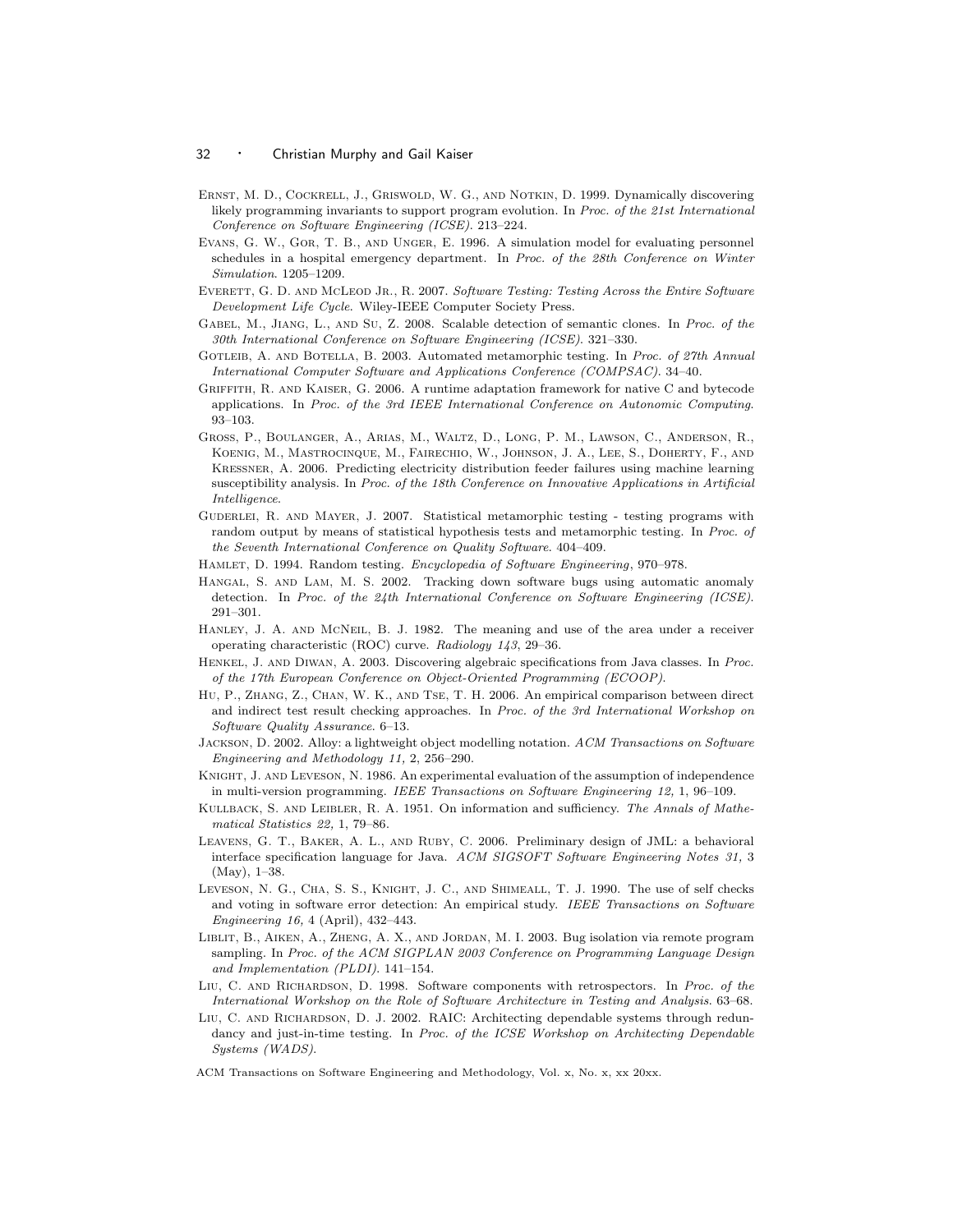- LOCASTO, M., STAVROU, A., CRETU, G. F., AND KEROMYTIS, A. D. 2007. From STEM to SEAD: Speculative execution for automated defense. In Proc. of the USENIX Annual Technical Conference. 219–232.
- LONG, P. AND SERVEDIO, R. 2005. Martingale boosting. In Proc. of the 18th Annual Conference on Computational Learning Theory (COLT). 79–84.
- Luckham, D. and Henke, F. W. 1984. An overview of ANNA a specification language for ADA. Tech. Rep. CSL-TR-84-265, Dept. of Computer Science, Stanford Univ.
- MADAN, B., GOŠEVA-POPSTOJANOVA, K., VAIDYANATHAN, K., AND TRIVEDI, K. S. 2004. A method for modeling and quantifying the security attributes of intrusion tolerant systems. Performance Evaluation Journal 56, 1-4, 167–186.
- Mao, C. 2007. AOP-based testability improvement for component-based software. In Proc. of the 31st Annual International COMPSAC, vol. 2. 547–552.
- Mao, C., Lu, Y., and Zhang, J. 2007. Regression testing for component-based software via built-in test design. In Proc. of the 2007 ACM Symposium on Applied Computing. 1416–1421.
- MARIANI, L., PEZZ'E, M., AND WILLMOR, D. 2004. Generation of integration tests for selftesting components. In Proc. of FORTE 2004 Workshops, Lecture Notes in Computer Science, Vol.3236. 337–350.
- MAYER, J. AND GUDERLEI, R. 2006. An empirical study on the selection of good metamorphic relations. In Proc. of the 30th Annual International Computer Software and Applications Conference (COMPSAC). 475–484.
- Mell, P., Hu, V., Lippmann, R., Haines, J., and Zissman, M. 2003. An overview of issues in testing intrusion detection systems. Tech. Rep. Tech. Report NIST IR 7007, National Institute of Standard and Technology.
- Memon, A., Porter, A., Yilmaz, C., Nagarajan, A., Schmidt, D., and Natarajan, B. 2004. Skoll: distributed continuous quality assurance. In Proc. of the 26th International Conference on Software Engineering (ICSE). 459–468.
- Merdes, M., Malaka, R., Suliman, D., Paech, B., Brenner, D., and Atkinson, C. 2006. Ubiquitous RATs: how resource-aware run-time tests can improve ubiquitous software systems. In Proc. of the 6th International Workshop on Software Engineering and Middleware. 55–62.
- Meyer, B. 1992. Eiffel: The Language. Prentice Hall.
- Mitchell, T. 1983. Machine Learning: An Artificial Intelligence Approach. Morgan Kaufmann.
- MURPHY, C. AND KAISER, G. 2008. Improving the dependability of machine learning applications. Tech. Rep. CUCS-49-08, Dept. of Computer Science, Columbia University.
- Murphy, C. and Kaiser, G. 2009. Empirical evaluation of approaches to testing applications without test oracles. Tech. Rep. CUCS-039-09, Dept. of Computer Science, Columbia Univ.
- Murphy, C., Kaiser, G., Chu, M., and Vo, I. 2009. Quality assurance of software applications using the in vivo testing approach. In Proc. of the Second IEEE International Conference on Software Testing, Verification and Validation (ICST).
- Murphy, C., Kaiser, G., Hu, L., and Wu, L. 2008. Properties of machine learning applications for use in metamorphic testing. In Proc. of the 20th International Conference on Software Engineering and Knowledge Engineering (SEKE). 867–872.
- Murphy, C., Shen, K., and Kaiser, G. 2009a. Automated metamorphic system testing. In Proc. of the 2009 ACM International Conference on Software Testing and Analysis (ISSTA).
- MURPHY, C., SHEN, K., AND KAISER, G. 2009b. Using JML runtime assertion checking to automate metamorphic testing in applications without test oracles. In Proc. of the Second IEEE International Conference on Software Testing, Verification and Validation (ICST).
- MYERS, G. J., BADGETT, T., THOMAS, T. M., AND SANDLER, C. 1979. The art of software testing. Wiley.
- Newman, D. J., Hettich, S., Blake, C. L., and Merz, C. J. 1998. UCI repository of machine learning databases. University of California, Dept of Information and Computer Science.
- Nicholas, J. P., Zhang, K., Chung, M., Mukherjee, B., and Olsson, R. A. 1996. A methodology for testing intrusion detection systems. IEEE Transactions on Software Engineering 22, 10, 719–729.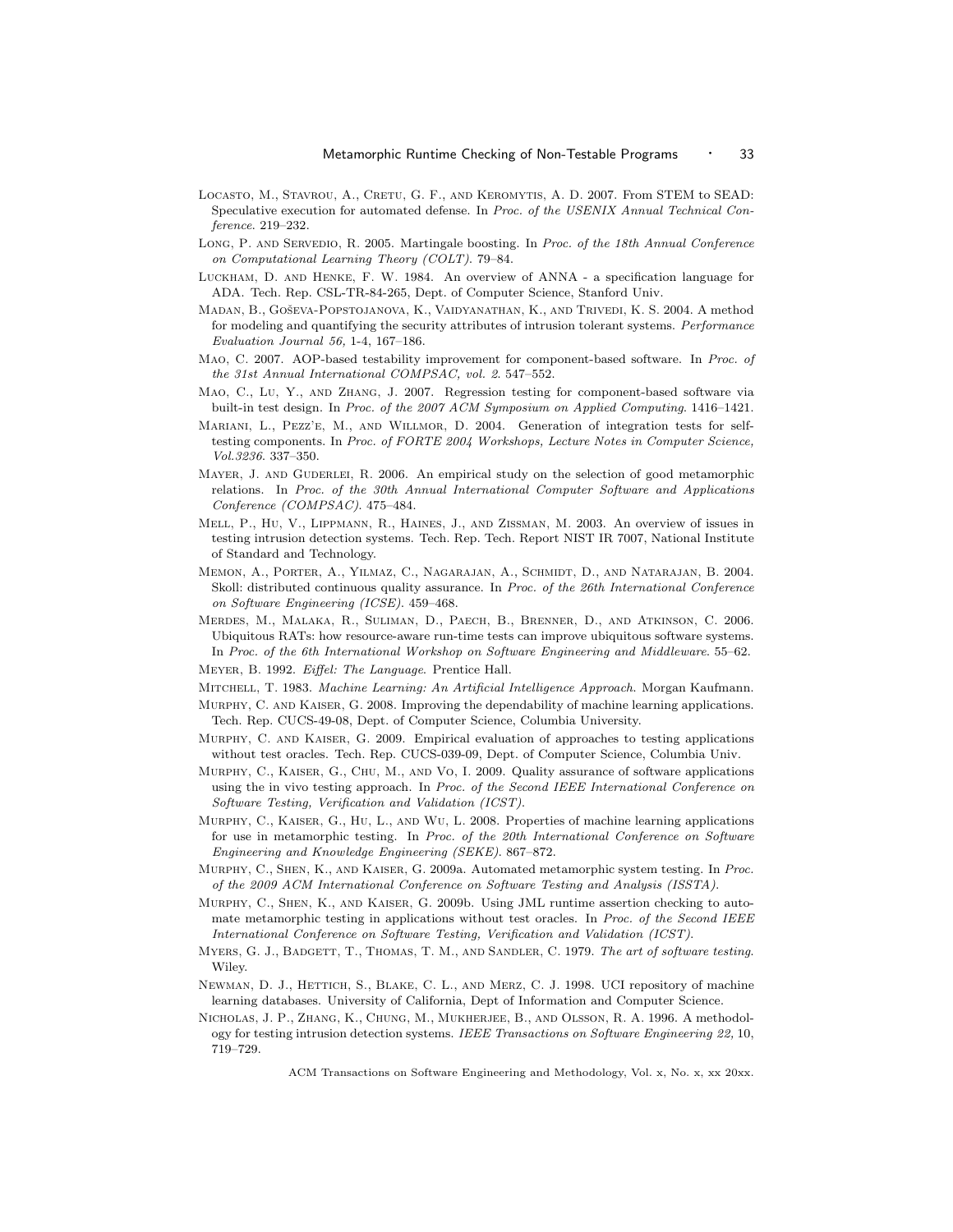- Nunes, I., Lopes, A., Vasconcelos, V., Abreu, J., and Reis, L. S. 2006. Checking the conformance of Java classes against algebraic specifications. In Proc. of the International Conference on Formal Engineering Methods (ICFEM), volume 4260 of LNCS. Springer-Verlag, 494–513.
- Orso, A., APIWATTANAPONG, T., AND HARROLD, M. J. 2003. Leveraging field data for impact analysis and regression testing. In Proc. of the 9th European Software Engineering Conference. 128–137.
- Osman, S., Subhraveti, D., Su, G., and Nieh, J. 2002. The design and implementation of Zap: A system for migrating computing environments. In Proc. of the Fifth Symposium on Operating Systems Design and Implementation (OSDI). 361–376.
- OSTERWEIL, L. 1996. Perpetually testing software. In Proc. of the The Ninth International Software Quality Week.
- PAVLOPOULOU, C. AND YOUNG, M. 1999. Residual test coverage monitoring. In Proc. of the 21st International Conference on Software Engineering (ICSE). 277–284.
- PLATT, J. 1999. Fast training of support vector machines using sequential minimal optimization. Advances in Kernel Methods, Support Vector Learning.
- Quinlan, J. R. 1993. C4.5: Programs for Machine Learning. Morgan Kaufman.
- Raunak, M., Osterweil, L., Wise, A., Clarke, L., and Henneman, P. 2009. Simulating patient flow through an emergency department using process-driven discrete event simulation. In Proc. of the 2009 ICSE Workshop on Software Engineering in Health Care. 73–83.
- ROSENBLUM, D. S. 1995. A practical approach to programming with assertions. IEEE Transactions on Software Engineering 21, 1 (January), 19–31.
- Sankar, S. 1991. Run-time consistency checking of algebraic specifications. In Proc. of the 1991 International Symposium on Software Testing, Analysis, and Verification (TAV). 123–129.
- Sankar, S., Goyal, A., and Sikchi, P. 2003. Software testing using algebraic specification based test oracles. Tech. Rep. CSL-TR-93-566, Dept. of Computer Science, Stanford Univ.
- Sankar, S. and Hayes, R. 1994. Adl: An interface definition language for specifying and testing software. ACM SIGPLAN Notices 29, 8 (August), 13–21.
- VAPNIK, V. N. 1995. The Nature of Statistical Learning Theory. Springer.
- WANG, K. AND STOLFO, S. 2004. Anomalous payload-based network intrusion detection. In Proc. of the Seventh International Symposium on Recent Advances in Intrusion Detection (RAID).
- Wang, Y., Patel, D., King, G., Court, I., Staples, G., Ross, M., and Fayad, M. 2000. On built-in test reuse in object-oriented framework design. ACM Computing Surveys 32, 1 (March).
- Weyuker, E. J. 1982. On testing non-testable programs. Computer Journal 25, 4 (November), 465–470.
- WILLMOR, D. AND EMBURY, S. M. 2005. A safe regression test selection technique for databasedriven applications. In Proc. of the 21st IEEE International Conference on Software Maintenance (ICSM). 421–430.
- WILLMOR, D. AND EMBURY, S. M. 2006. An intensional approach to the specification of test cases for database applications. In Proc. of the 28th International Conference on Software Engineering (ICSE). 102–111.
- WITTEN, I. H. AND FRANK, E. 2005. Data Mining: Practical Machine Learning Tools and Techniques, 2nd Edition. Morgan Kaufmann.
- Xie, X., Ho, J., Murphy, C., Kaiser, G., Xu, B., and Chen, T. Y. 2009. Application of metamorphic testing to supervised classifiers. In Proc. of the 9th International Conference on Quality Software (QSIC).
- YAU, S. S. AND CHEUNG, R. C. 1975. Design of self-checking software. In Proc. of the International Conference on Reliable Software. 450–455.
- ZHANG, D. AND TSAI, J. J. P. 2003. Machine learning and software engineering. Software Quality Control 11, 2 (June), 87–119.
- Zhou, Z. Q., Huang, D. H., Tse, T. H., Yang, Z., Huang, H., and Chen, T. Y. 2004. Metamorphic testing and its applications. In Proc. of the 8th International Symposium on Future Software Technology (ISFST 2004).
- ACM Transactions on Software Engineering and Methodology, Vol. x, No. x, xx 20xx.